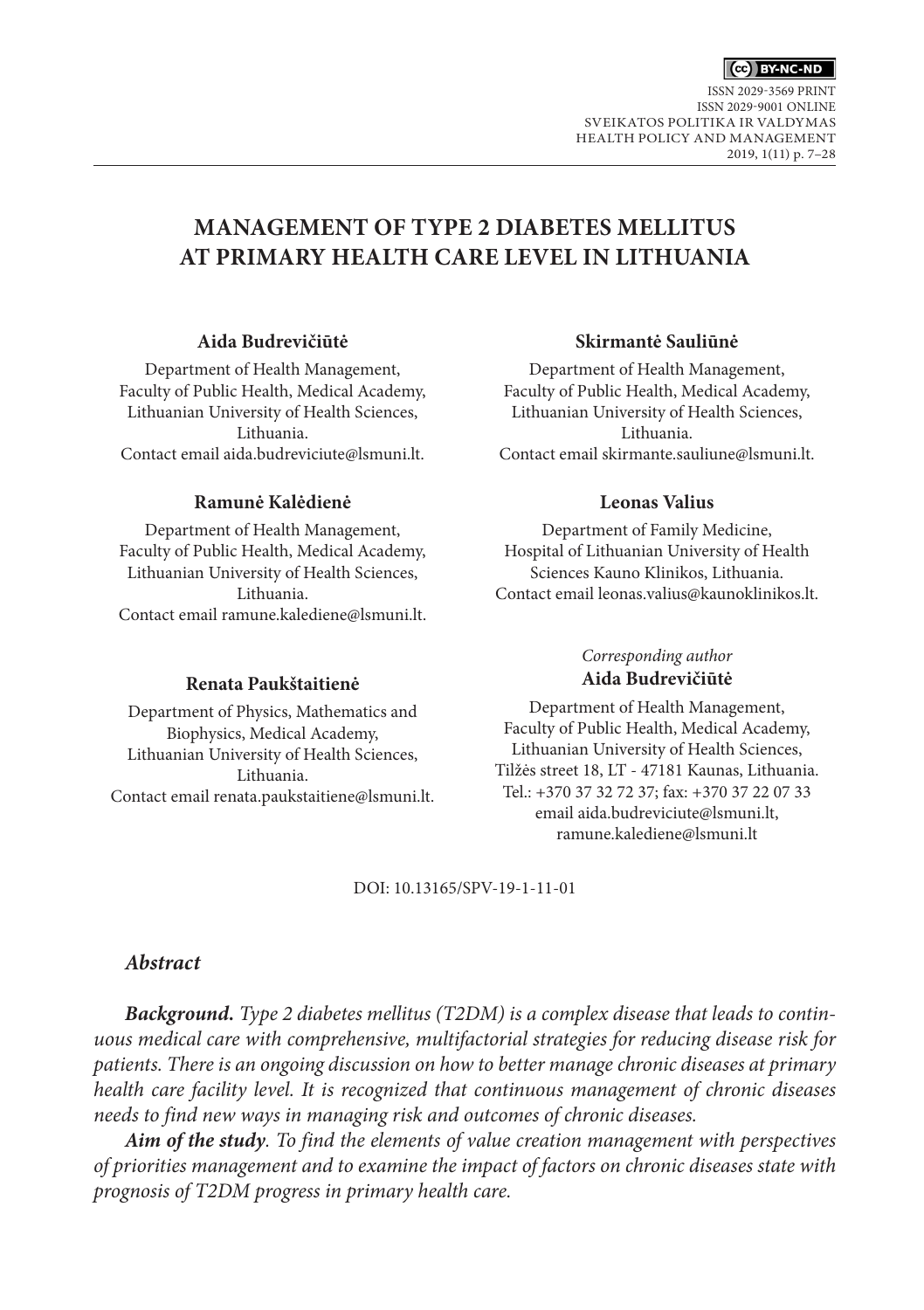*Materials and methods. The methods of the research were based on the group discussions of managers from primary health care and the survey of patients with T2DM that was conducted after the consultation of family doctor in primary health care facilities in Lithuania. Focus group discussions (n = 48) were conducted from May 2015 to March 2016 in 10 counties of Lithuania (31 executives of public primary health care facilities and 17 executives of private primary health care facilities). From October 2017 to January 2018, the survey of patients (n = 510) with T2DM was conducted (258 from public and 252 from primary health care facilities). Multinomial logistic regression was used for the analysis.*

*Results. The main elements of value management with focus on chronic diseases management were health promotion, quality of life, time management, satisfaction, communication, partnership with health care professionals, values and lifestyle of patients. Significant distribution among sociodemographic (income, place of residence, gender), non - clinical (affiliation to primary health care facility, self - perceived health, satisfaction with T2DM treatment, treatment options) factors were investigated. Age, gender, place of residence, self - perceived health, education, treatment options of T2DM were the factors that predicts the prognosis of T2DM progress.*

*Conclusions. The foundation of value elements with perspectives of priorities management provides insights to develop interventions programs and projects that would increase patient satisfaction with primary health care services. The factors evaluation on T2DM progress is the opportunity to find effective management tools that helps predict a disease evolution. The prediction of T2DM is basis for clinicians and managers in priorities setting and decision making. The results of the research can be ground for the continuous management of T2DM disease improvement in primary health care facility. The determination of elements of value management, the distribution of factors among T2DM disease states, the factors examination on chronic diseases states can be the principles of building theories.*

*Keywords: Primary health care, type 2 diabetes mellitus, elements of value management, quantitative research method, qualitative research method.*

### **Introduction**

Type 2 diabetes mellitus (T2DM) is a chronic disease, associated with serious complications such as retinopathy, nephropathy, neuropathy, ischemic heart disease, peripheral vascular disease and cerebrovascular disease<sup>1</sup>, and in industrialized and developing countries it is the leading cause of death<sup>2</sup>. The Heart Failure Association of the European Society of Cardiology states that the coexistence of heart failure and T2DM is common and has a strong impact on clinical management and prognosis<sup>3</sup>. Different theories explain

<sup>1</sup> Mehring M, Donnachie E, Bonke FC, Werner Ch, Schneider A. Disease management programs for patients with type 2 diabetes mellitus in Germany: a longitudinal population-based descriptive study. *Diabetology and Metabolic Syndrome* 2017; 9 (37): 1-8.

<sup>2</sup> Burridge LH, Foster MM, Donald M, Zhang J, Russell AW, Jackson CL. A qualitative follow - up study of diabetes patients' appraisal of an integrated diabetes service in primary care. *Health and Social Care in the Community* 2017; 25 (3): 1031-1040.

<sup>3</sup> Seferovic PM, Petrie MC, Filippatos GS, Anker SD, Rosano G, Bauersachs J. et al. Type 2 diabetes mellitus and heart failure: a position statement from the Heart Failure Association of the European Society of Cardiology. *European Journal of Heart Failure* 2018; 20: 853-872. doi:10.1002/ejhf.1170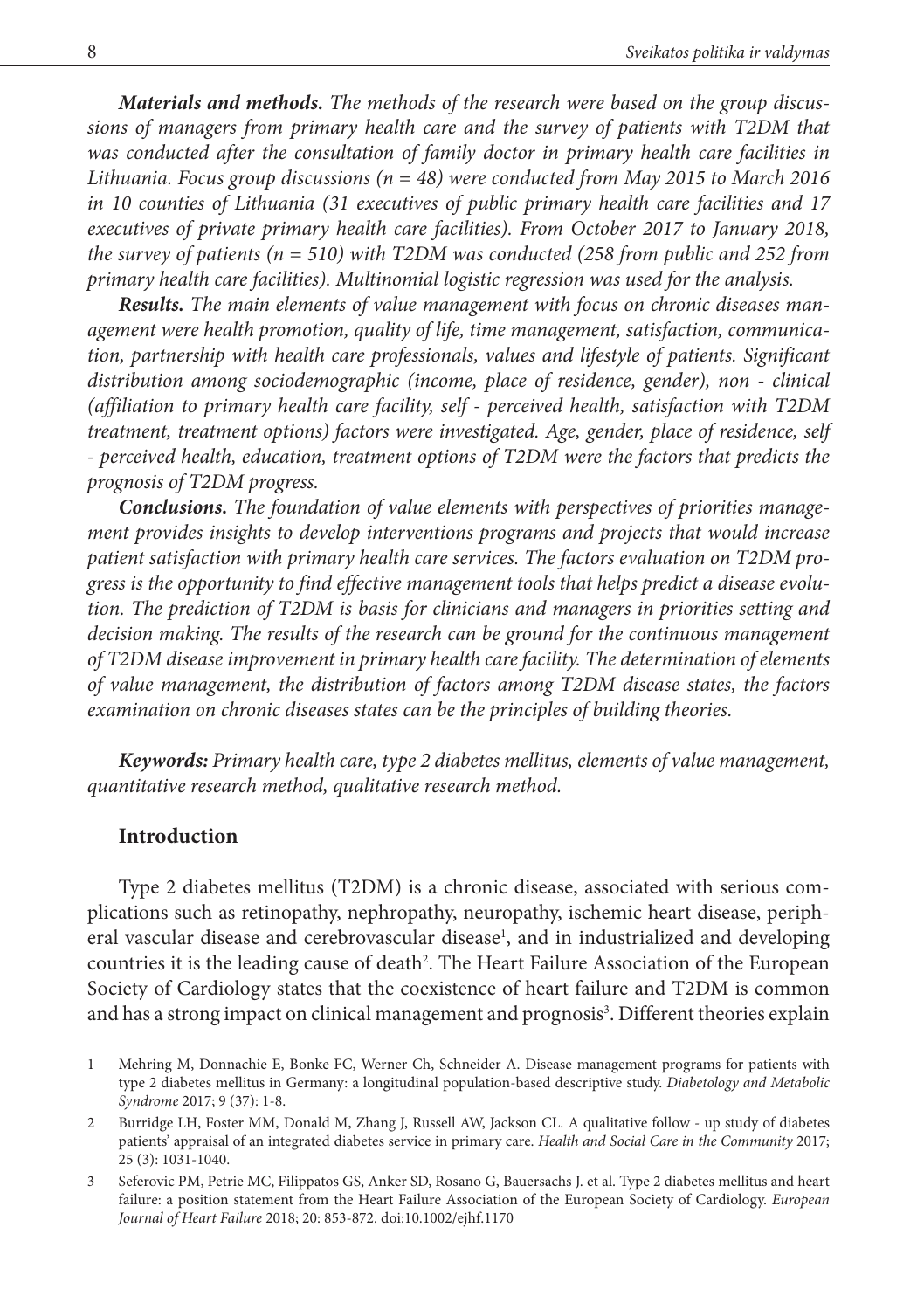the observed risk factors (cardiovascular, albuminuria, obesity, smoking, undertreatment, etc.) in the impact of T2DM on survival<sup>4</sup>. T2DM increases the risk of cardiovascular diseases, and for patients with T2DM and without a history of cardiovascular diseases, a significantly lower relative survival in women compared with men with  $\text{T2DM}$  was found<sup>5</sup>. Diabetes mellitus may increase the risk of heart failure in both men and women in all age groups, especially in young people<sup>6</sup>. In Lithuania, the results of the research  $(n = 606)$ stated that 98% of patients with coronary heart disease had at least one of four conventional risk factors: hypertension (47.7%), diabetes (12.9%), dyslipidemia (90.1%), smoking  $(24.1\%)^7$ . In order to reduce the epidemic of coronary heart disease, much greater emphasis should be given to identify and to improve prevention of conventional risk factors as well as the lifestyle of the patient<sup>8</sup>. A number of factors including diabetes education, perceived and actual hyperglycemia and macrovascular complications (amputation, peripheral arterial disease, ischemic heart disease and stroke) are associated with treatment satisfaction, and self - management education programs should incorporate these factors for ongoing support in patients with T2DM<sup>9</sup>. In Canada, during focus group discussions  $(n = 79)$ , patients' needs were expressed: assurance of satisfactory follow - up by a family physician, continuous access to services adapted to evolving needs, motivation to adopt and maintain healthy behaviors, maintenance of knowledge about diabetes, psychological support, financial constraints, and collaboration with secondary - level services and proposed solutions for improving services: facilitating access to services, disseminating information about available services, centralizing diabetes information on the internet, offering personalized services and improving interprofessional collaboration<sup>10</sup>. In Lithuania, scientists stated that diagnosis of T2DM in time provides the possibility to reduce expenses for health care system and to prolong a patient's life11. Health system reforms aim at better outcomes of patients with T2DM through new models of care, and primary health care is an ideal setting for the management of complex T2DM. There is a growing interest in integrated models of service delivery for patients with T2DM that combine secondary

<sup>4</sup> Hendricks SH, van Hateren KJJ, Groenier KH, Landman GWD, Maas AHEM, Bilo HJG. et al. Sex differences in survival of patients with type 2 diabetes in primary care (ZODIAC-50). BMJ Open 2017; ;7: e015870. doi:10.1136/ bmjopen-2017-015870

<sup>5</sup> Van der Leeuw, van Dieren S, Beulens JWJ, Boeing H, Spijkerman AMW, van der Graaf et al. The validation of cardiovascular risk scores for patients with type 2 diabetes mellitus. *Heart* 2015; 101: 222–229. doi: 10.1136/ heartjnl-2014-306068.

<sup>6</sup> Chen HF, Ho ChA, Li ChY. Risk of heart failure in a population with type 2 diabetes versus a population without diabetes with and without coronary heart disease. *Diabetes, Obesity and Metabolism,* 2018; 1–8. [https://doi.org/10.](https://doi.org/10. 1111/dom.13493)  [1111/dom.13493](https://doi.org/10. 1111/dom.13493)

<sup>7</sup> Rinkūnienė E, Petrulionienė Ž, Laucevičius A, Ringailaitė E, Laučytė A. Tradicinių rizikos veiksnių paplitimas tarp sergančiųjų išemine širdies liga [Prevalence of conventional risk factors in patients with coronary heart disease]. *Medicina* 2009; 45 (2): 140-146

<sup>8</sup> *Ibid*

<sup>9</sup> Boels AM, Vos RC, Hermans TGT, Zuithoff NPA, Müller N, Khunti K. et al. What determines treatment satisfaction of patients with type 2 diabetes on insulin therapy? *An observational study in eight European countries.* BMJ Open 2017; 7: e016180. doi:10.1136/bmjopen-2017-0161805

<sup>10</sup> Vachon B, Huynh AT, Breton M, Quesnel L, Camirand M, Leblanc J. et al. Patients' expectations and solutions for improving primary diabetes care. *International Journal of Health care Quality Assurance* 2017; 30 (6): 554-567

<sup>11</sup> Norkus A, Ostrauskas R, Šulcaitė R. Laiku diagnozuoto 2 tipo cukrinio diabeto ir anksti pradėto gydymo ekonominis įvertinimas [The economic estimates of well – timed diagnostics and early treatment of type 2 diabetes mellitus]. *Medicina* 2005; 41 (10): 877-884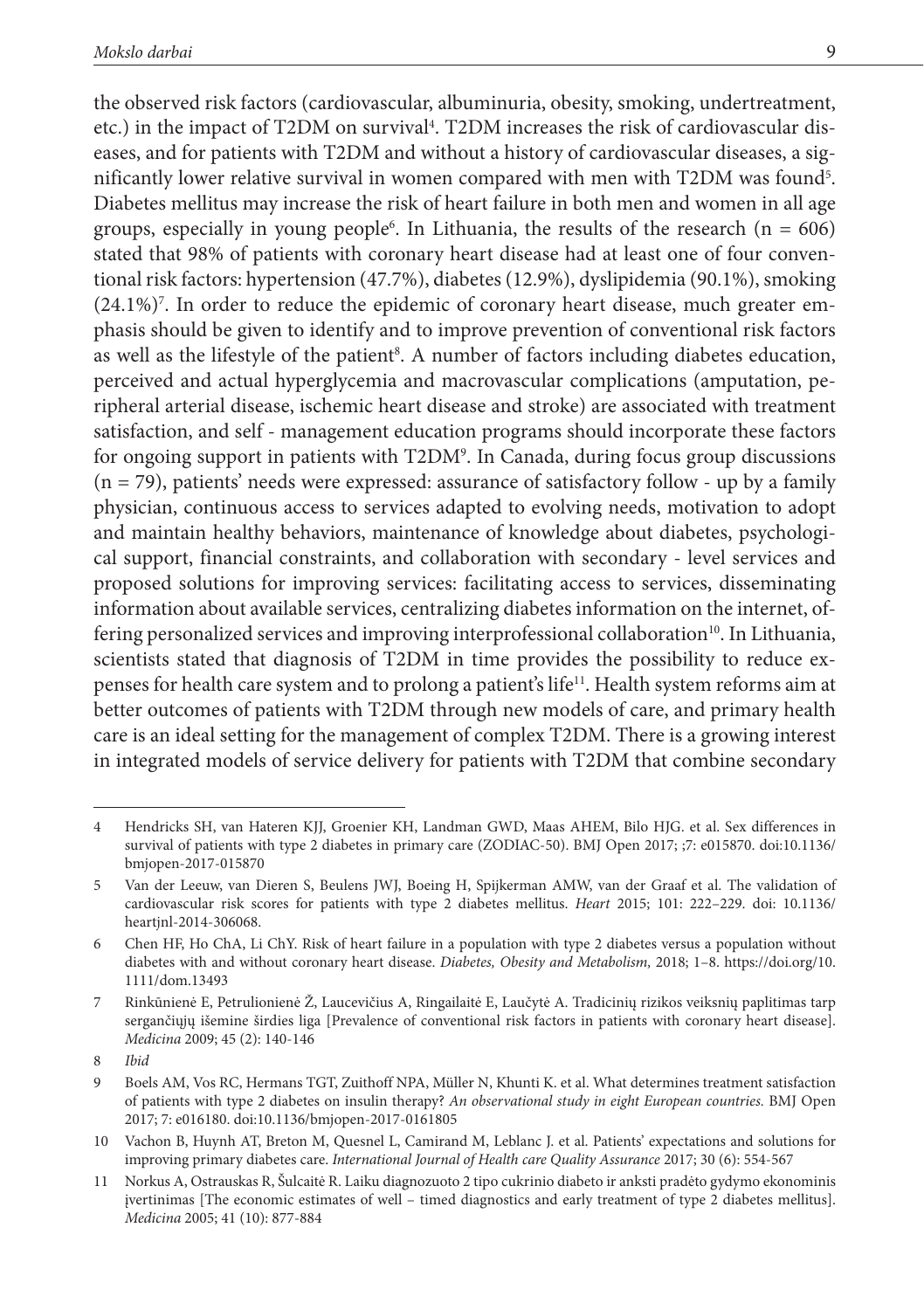and primary health care expertise and facilitate better coordinated access to a network of health care providers<sup>12</sup>. In Australia, the models of care are specific core design elements such as interdisciplinary teamwork, communication / information exchange, shared care guidelines, and training and education; together with easy access and acceptability of the service for patients with T2DM and health professionals in primary and secondary levels, and a viable funding model for sustainability<sup>13</sup>. Disease management programs for diabetes have been introduced with the aim at improving the quality of health care and the process of disease treatment and reducing health care expenditures14. General practitioners or family physicians play an important role in diabetes management: coordinating, continuing, comprehensive care15. T2DM is a progressive disease, and pharmacological measures are needed to avoid complications and maintain glycemic control. Moreover, we have to remember that health - related quality of life is also a complex and subjective phenomenon, and additionally the lack of human resources, health care facilities, income disparities and difference of living status have a profound effect on health-related quality of life<sup>16</sup>. Satisfaction with physician-patient interaction is an important factor in achieving better medication adherence that leads to better glycemic control and there is a need to identify strategies to improve satisfaction to improve patient adherence<sup>17</sup>. T2DM has a negative impact on health - related quality of life, satisfaction with life, and a person's life18 and has multiple socioeconomic implications<sup>19</sup>. Mostly diabetes interventions evaluated the effect on glycated hemoglobin with little consideration on quality of life or self - perceived health<sup>20</sup>. The associations between T2DM state, patient sociodemographic characteristics, non - clinical variables, treatment options have not been fully elucidated  $vet^{21}$ [26]. The objectives of the study are:

<sup>12</sup> Burridge LH, Foster MM, Donald M, Zhang J, Russell AW, Jackson CL. A qualitative follow - up study of diabetes patients' appraisal of an integrated diabetes service in primary care. *Health and Social Care in the Community* 2017; 25 (3): 1031-1040

<sup>13</sup> Burridge LH, Foster MM, Donald M, Zhang J, Russell AW, Jackson CL. A qualitative follow - up study of diabetes patients' appraisal of an integrated diabetes service in primary care. *Health and Social Care in the Community* 2017; 25 (3): 1031-1040

<sup>14</sup> Mehring M, Donnachie E, Bonke FC, Werner Ch, Schneider A. Disease management programs for patients with type 2 diabetes mellitus in Germany: a longitudinal population-based descriptive study. *Diabetology and Metabolic Syndrome* 2017; 9 (37): 1-8

<sup>15</sup> Thepwongsa I, Muthukumar R, Kessomboon P. Motivational interviewing by general practitioners for type 2 diabetes patients: a systematic review. *Family Practice* 2017; 34 (4): 376–383. doi:10.1093/fampra/cmx045

<sup>16</sup> Iqbal Q, ul Hag N, Bashaar M. Profile and predictors of health related quality of life among type II diabetes mellitus patients in Quetta city, Pakistan. *Health and Quality of Life Outcomes*, 2017: 15 (142). doi 10.1186/s12955-017-0717-6

<sup>17</sup> Nasir NM, Arrifin F, Yasin SM. Physician - patient interaction satisfaction and its influence on medication adherence and type 2 diabetic control in a primary care setting. *Medical Journal of Malaysia* 2018; 73 (3): 163-169

<sup>18</sup> Rosiek A, Kornatowski T, Frąckowiak - Maciejewska N, Rosiek - Kryszewska A, Wyzgowski P, Leksowski K. Health behaviors of patients diagnosed with type 2 diabetes mellitus and their influence on the patients' satisfaction with life. *Therapeutics and Clinical Risk Management* 2016; 12: 1783–1792.

<sup>19</sup> Sheikh BA, Arabiat DH, Holmes SL, Khader Y, Hiyasat D, Collyer D. et al. Correlates of treatment satisfaction and well - being among patients with type 2 diabetes. *International Nursing Review* 2018; 65: 114–121.

<sup>20</sup> Vadstrup ES, Frolish A, Perrild H, Borg E, Roder M. Health - related quality of life and self - related health in patients with type 2 diabetes: effects of group - based rehabilitation versus individual counselling. *Health and Quality of Life Outcomes* 2011; 9 (110): 1-8.

<sup>21</sup> Sheikh BA, Arabiat DH, Holmes SL, Khader Y, Hiyasat D, Collyer D. et al. Correlates of treatment satisfaction and well - being among patients with type 2 diabetes. *International Nursing Review* 2018; 65: 114–121.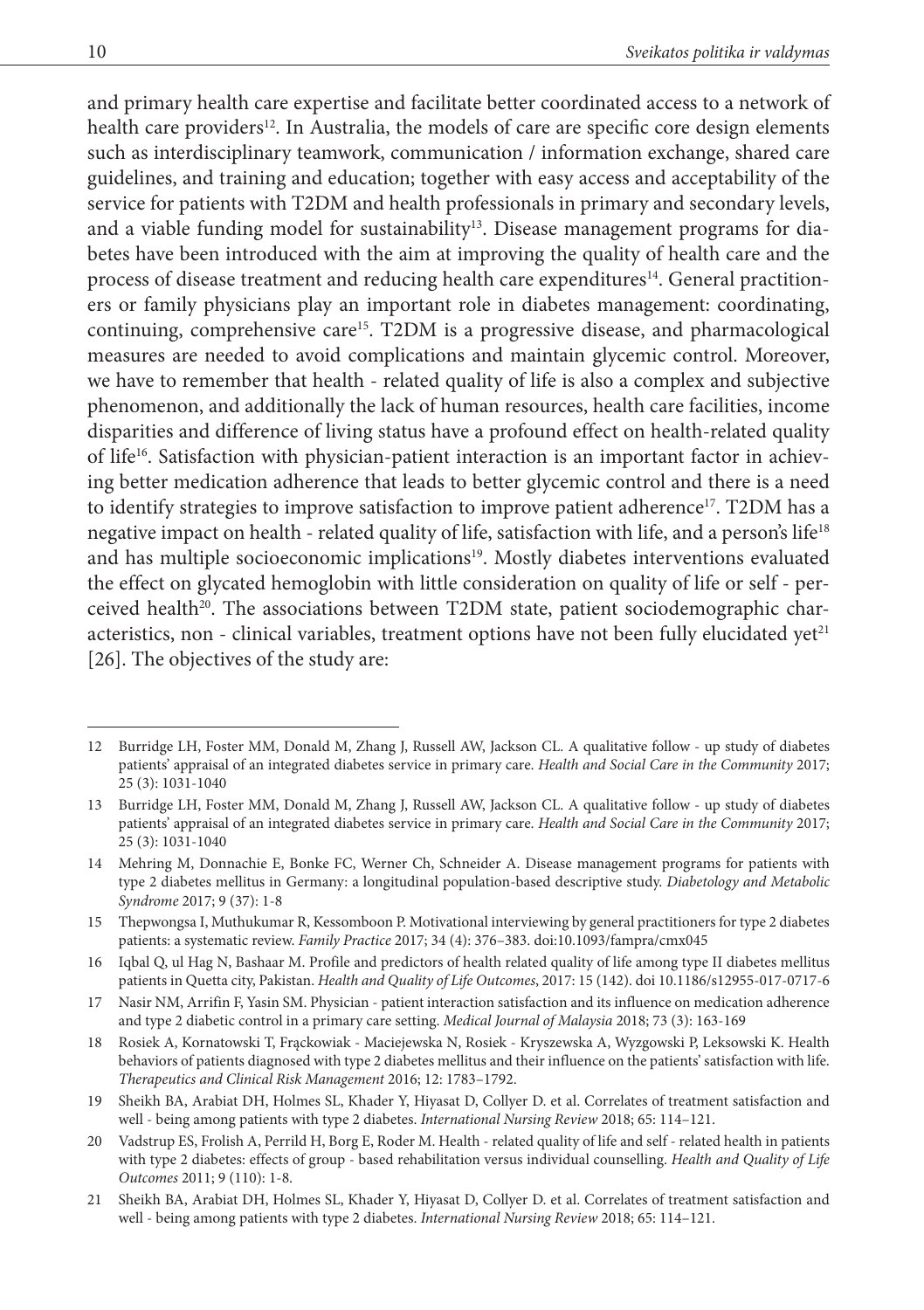- 1. To determine the elements of value management of public and private primary health care facilities in the point of view of managers of primary health care facilities.
- 2. To investigate the factors (sociodemographic, non clinical) distributions among T2DM disease states in the context of continuous management of primary health care services.
- 3. To explore the predictions of T2DM progress with other concomitant diseases.

The main aim of the research is to find the elements of value creation management with perspectives of priorities management and to examine the impact of factors on noncommunicable diseases state with prognosis of T2DM progress in the context of primary health care services.

### **Material and methods**

Focus group discussions were conducted from May 2015 to March 2016 in 10 counties of Lithuania. A total of 48 participants were enrolled into the qualitative study: 31 executives of public primary health care facilities and 17 executives of private primary health care organizations. The mean size of the focus group was 5 participants. The mean duration of the focus group discussion was 1.21 h. Participants (primary health care facilities) were selected from the list composed by the Lithuanian Institute of Hygiene at the end of 2012. Selection was made following the principle of 50 / 50, with the intention to include the executives of both public and private primary health care facilities. The second stage of the study was the survey of patients with T2DM after receiving family doctor's services in primary health care facilities in Lithuania. The questionnaire was developed following a methodological process based on three information sources that included consultations with researchers, results of focus groups discussions, scientific literature review. A pilot study was conducted in May 2017 in Lithuania in order to evaluate the suitability of the questionnaire. The executives of primary health care facilities were informed about the pilot study by phone and / or by email. Informed consent forms and questionnaires were distributed to executives or heads of departments or family doctors working in primary health care facilities. The questionnaires were filled out by patients with T2DM after a consultation with a family doctor. The pilot study involved 33 patients with T2DM from private primary health care facilities (8 respondents) and public primary health care facilities (25 respondents). In total, 80 questionnaires were distributed, and 33 questionnaires were completed (response rate, 41%). The reliability of the questionnaire evaluated by Cronbach alfa test was 0.920. Taking into account the respondents' opinion, the questions of the questionnaire were corrected and developed. From October 2017 to January 2018, the survey was conducted and data were collected using the questionnaire given to patients with T2DM in private and public primary health care facilities in Lithuania. Inclusion criteria for this study were as follows: (1) age of  $\geq$  18 years, (2) diagnosis of T2DM, (3) treatment with diet and physical activities, oral hypoglycemic agents, insulin or both. Those diagnosed with type I and gestational diabetes were excluded. All who met the inclusion criteria were invited to participate. In total, 701 respondents were approached to take a part in the survey, and 510 valid questionnaires (258 from public and 252 from primary health care facilities in Lithuania) were collected, resulting in a response rate of 72.8%.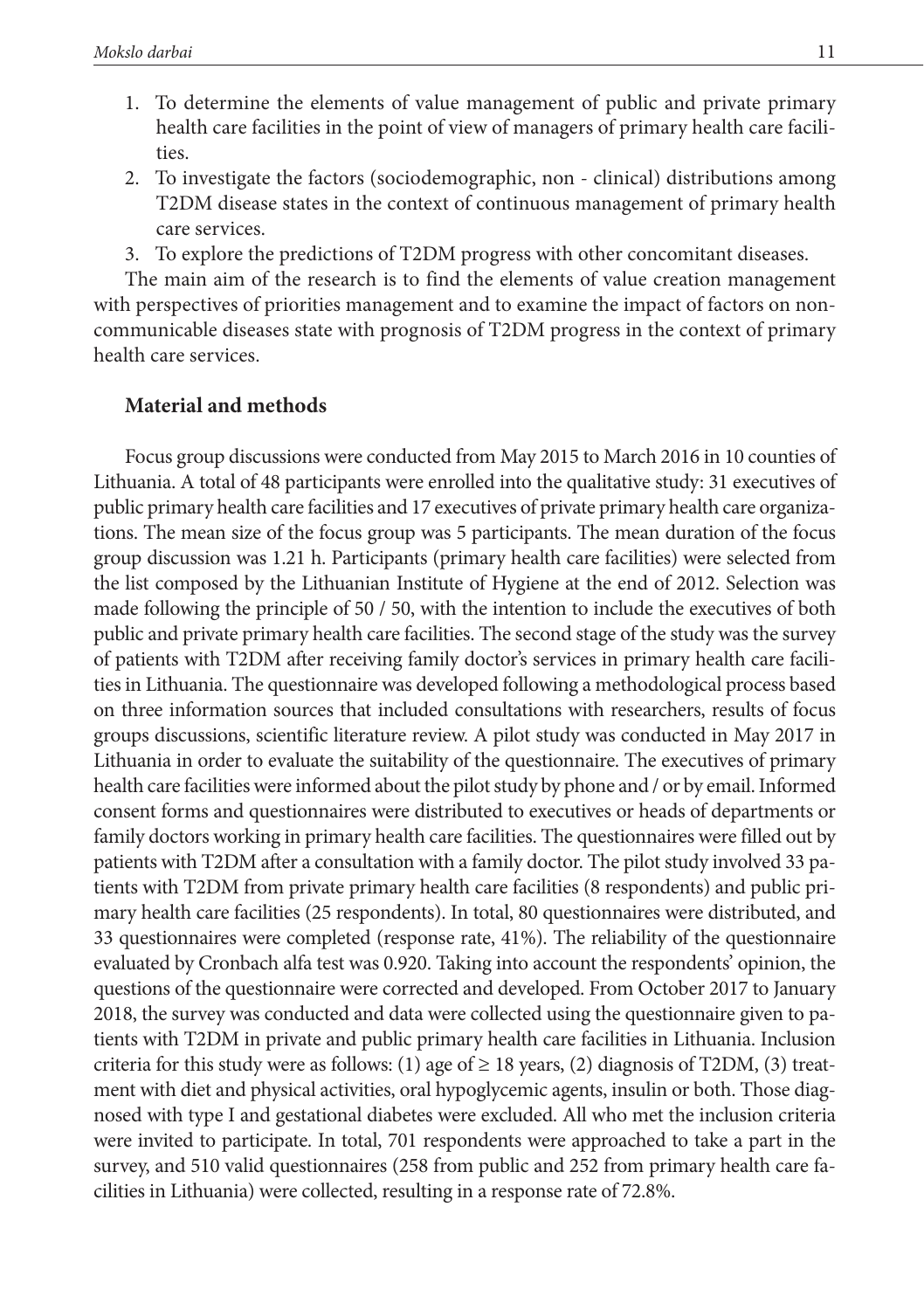### **Analysis of focus groups research**

Qualitative study analysis revealed the opinion of the participants of focus group discussions toward elements of value creation management in the context of perspectives of priorities management of primary health care facility. The study analysis was done based on participants' opinion, insights, and experience. The analytical approach of the qualitative study was based on the Grounded theory and the researchers following the principles of the rigor and quality of the analysis (Figure 1).



**Fig. 1***. Proposed methodology of focus groups data analysis* **Source:** *researchers' own (2015 - 2018 year)*

The data of focus groups research were analyzed as follows<sup>22</sup>:

- The data were categorized into priorities of "Management of organization," "Management of human resources," "Management of patients," "Management of health policy decision - making" from the participant perspective.
- The categories of elements of value creation management were generated and assigned to priorities.
- Each category was defined and differences and similarities were established. If the analysis categories related to the perspectives, it was predefined by the research team.

### **Statistical analysis**

Statistical analysis was done with IBM SPSS Statistics 25. Quantitative data were normally distributed and were expressed as mean (standard deviation, SD). One factor ANOVA test was used to compare means of quantitative features. Qualitative data were described as number (n) and percentage (%), and the chi-square test for independence

<sup>22</sup> Budrevičiūtė A, Kalėdienė R, Petrauskienė J. Priorities in effective management of primary health care institutions In Lithuania: Perspectives of managers of public and private primary health care institutions. *Plos One* 2018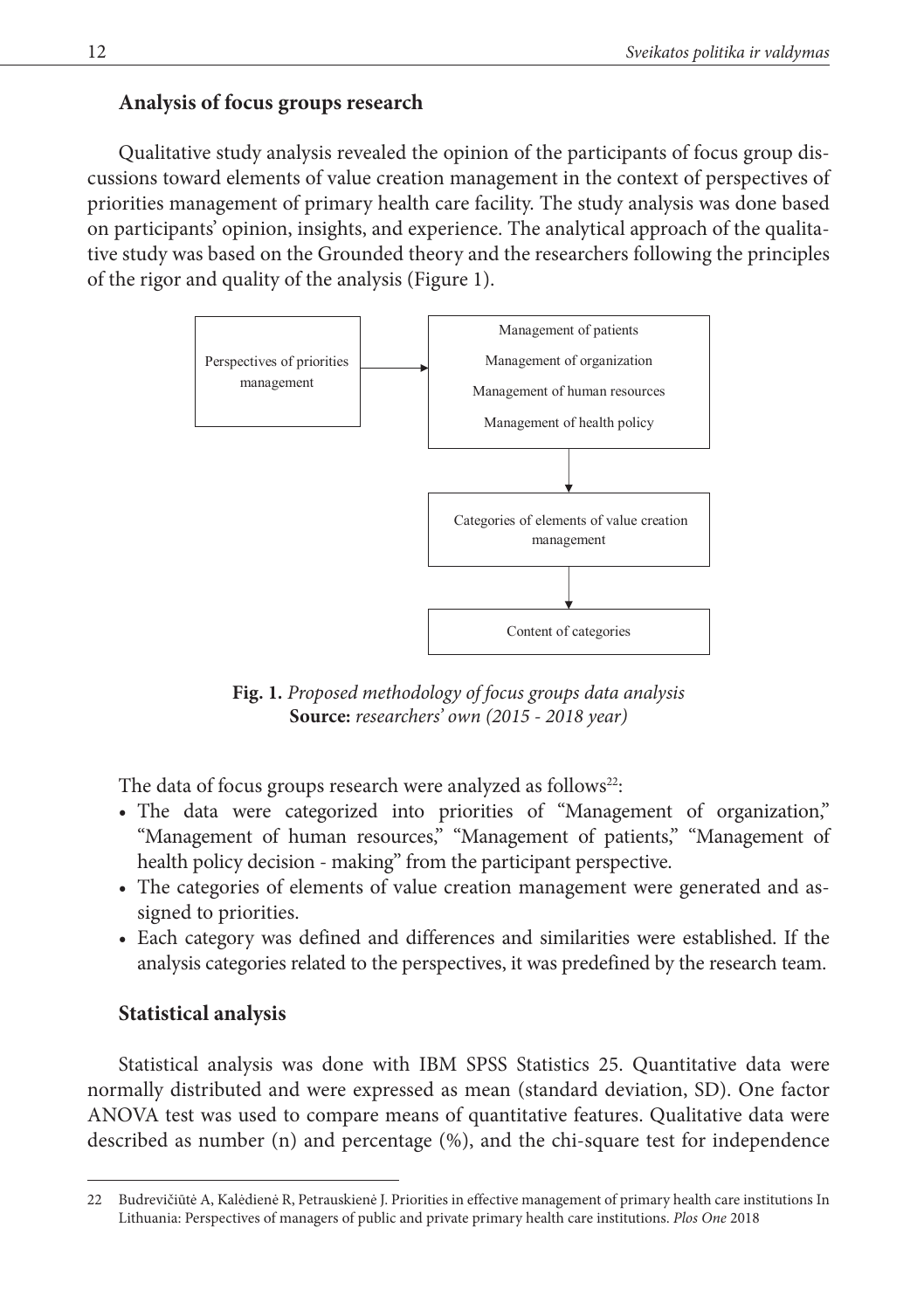(homogeneity) was used for the analysis of the data. Multinomial logistic regression was used to determine factors which have statistically significant influence on probability of different states of T2DM disease. Multinomial logistic regression results are presented as coefficients of model, p – value of Wald test, odds ratio (OR) and 95% confidence interval for odds ratio. Observed differences and relations were statistically significant if a p value  $was < 0.05$ .

## **Results**

During focus group discussions, the researchers sought to puzzle out the methods developing the value creation of primary health care facilities, and the elements of modern management are presented in Table 1.

| Perspectives<br>of priorities | Elements of value creation management                                                                                                                              |                                                                                                                |  |  |
|-------------------------------|--------------------------------------------------------------------------------------------------------------------------------------------------------------------|----------------------------------------------------------------------------------------------------------------|--|--|
| management                    | Public primary health care facilities                                                                                                                              | Private primary health care facilities                                                                         |  |  |
| Health policy                 | Partnership with health care professionals<br>Management of changes<br>Priorities<br>Lobbying                                                                      | Management of chronic diseases<br>Management of risk factors<br>Priorities                                     |  |  |
| Organization                  | Structure<br>Image<br>Culture<br>Society                                                                                                                           | Place<br>Time management<br>Culture<br>Environment                                                             |  |  |
| Human resources               | Teamwork<br>Knowledge<br>Communication<br>Competencies                                                                                                             | Teamwork<br>Vision<br>Communication<br>Authority<br>Trust<br>Competencies                                      |  |  |
| <b>Services</b>               | Quality<br>Health management<br>Consultation<br>Early diagnosis of diseases<br>Health improvement and promotion                                                    | Quality<br>Partnership with secondary and tertiary<br>levels<br>Management of results<br>Diagnosis of diseases |  |  |
| Patients                      | Health promotion<br>Responsibility for health<br>Quality of life<br>Time management<br>Satisfaction<br>Communication<br>Partnership with health care professionals | Health promotion<br>Lifestyle<br>Values<br>Partnership with health care<br>professionals                       |  |  |

**Table 1.** *Contemporary value management of public and private primary health care facilities*

During focus groups research was found that value creation for customers is essential activity of primary health care facility<sup>23</sup>:

<sup>23</sup> Budrevičiūtė A, Kalėdienė R, Petrauskienė J. Priorities in effective management of primary health care institutions In Lithuania: Perspectives of managers of public and private primary health care institutions. *Plos One* 2018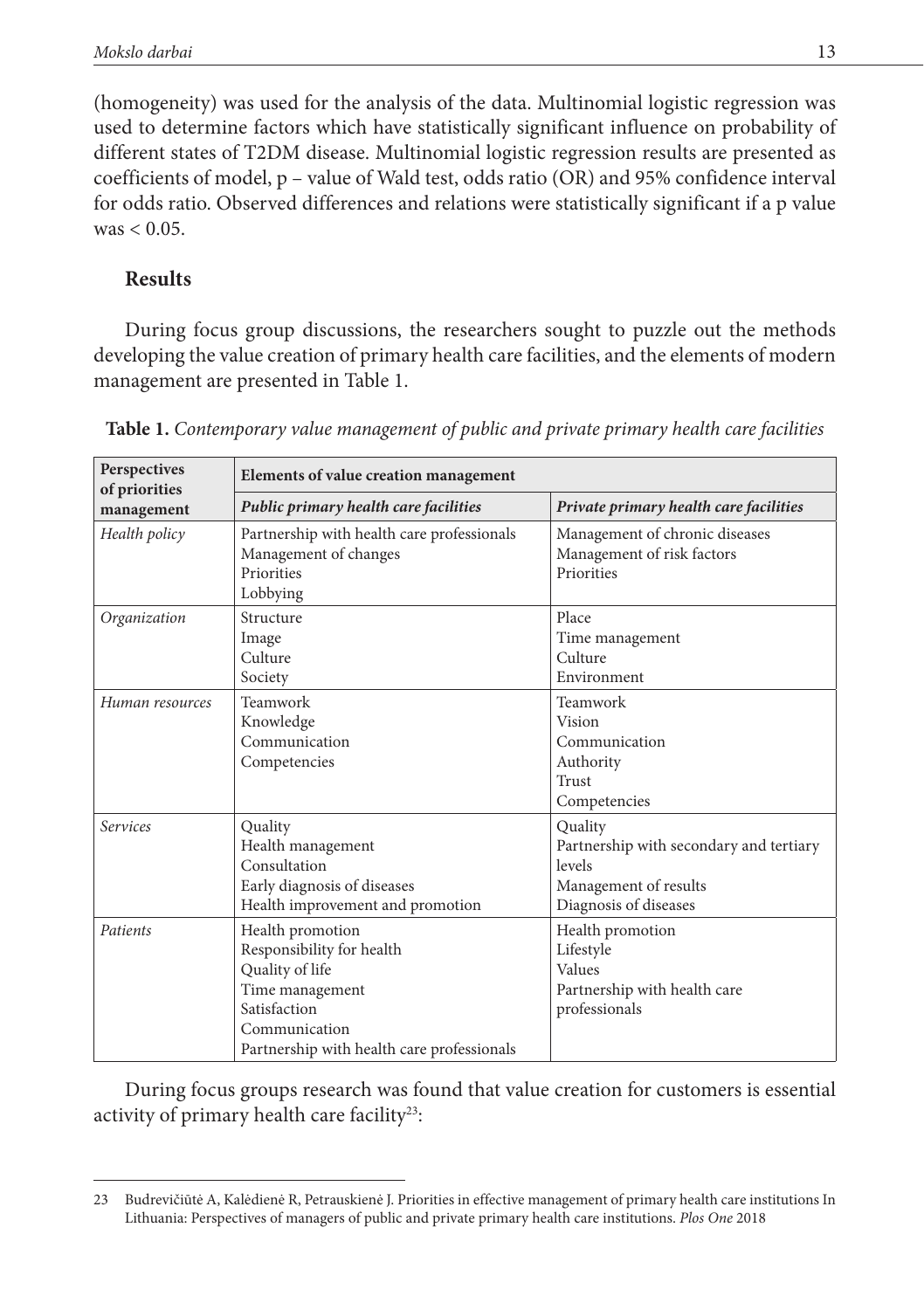...*To create value for patients, as competition grows in the quality of services. And everyone will automatically try to do the best that the patient would feel comfortable as much as possible...* (man, private health care facility, Vilnius county)

The managers of primary health care facility expressed the elements of modern management of value creation: diagnosis of diseases and treatment results, health strengthening and refreshing, management of risk factors and chronic diseases at primary health care facilities. The managers from private and public primary health care facilities expressed that health promotion and partnership are essential elements of value creation for patients $24$ :

*...The facility has to have its own management model, the priority is a patient followed by accessibility, quality, etc.* (woman, public primary health care, Panevėžys county)

The managers of primary health care facilities turned their attention to the quality of services; partnership among primary, secondary, and tertiary levels; development of teamwork, communication, competencies. Based on the opinion of the leaders of both public and private primary health care facilities, appropriate personnel are the facility's capital and the largest investment is human capital<sup>25</sup>:

... *The patient is our priority followed by our employees that is the main capital of the facility. And it is needed to talk to them and to work with them, to solve problems, conflicts, etc...* (woman, public primary health care facility, Marijampolė county)

Among 510 respondents, 348 (68.2%) were women and 162 (31.8%) were men. As much as 77.9% and 83.3% of the women and men, respectively, indicated living in urban areas. The mean age of the participants was  $64.58$  years (SD = 11.49), and those aged 55 to 65 years accounted for the biggest part of the patients with T2DM (32.00%). The mean age of the women and men was  $64.10$  (SD = 11.56) and  $65.63$  years (SD = 11.29), respectively. Table 2 shows the characteristics of the study population.

| <b>Variables</b>          |                             | $\mathbf n$ | $\%$ |
|---------------------------|-----------------------------|-------------|------|
| Gender                    | Female                      | 348         | 68.2 |
|                           | Male                        | 162         | 31.8 |
| Residence                 | Urban                       | 406         | 79.6 |
|                           | Rural                       | 104         | 20.4 |
|                           | Less than 350 Eur           | 313         | 61.4 |
| Income                    | More than 350 Eur           | 197         | 38.6 |
|                           | Never                       | 42          | 8.2  |
|                           | Once in 3 months            | 83          | 16.3 |
| Frequency of visits to an | Once in 6 months            | 101         | 19.8 |
| endocrinologist           | Once in 12 months           | 182         | 35.7 |
|                           | Once in 24 months           | 51          | 10.0 |
|                           | Less than once in 24 months | 51          | 10.0 |

**Table 2.** *Characteristics of the study population*

<sup>24</sup> *Ibid.*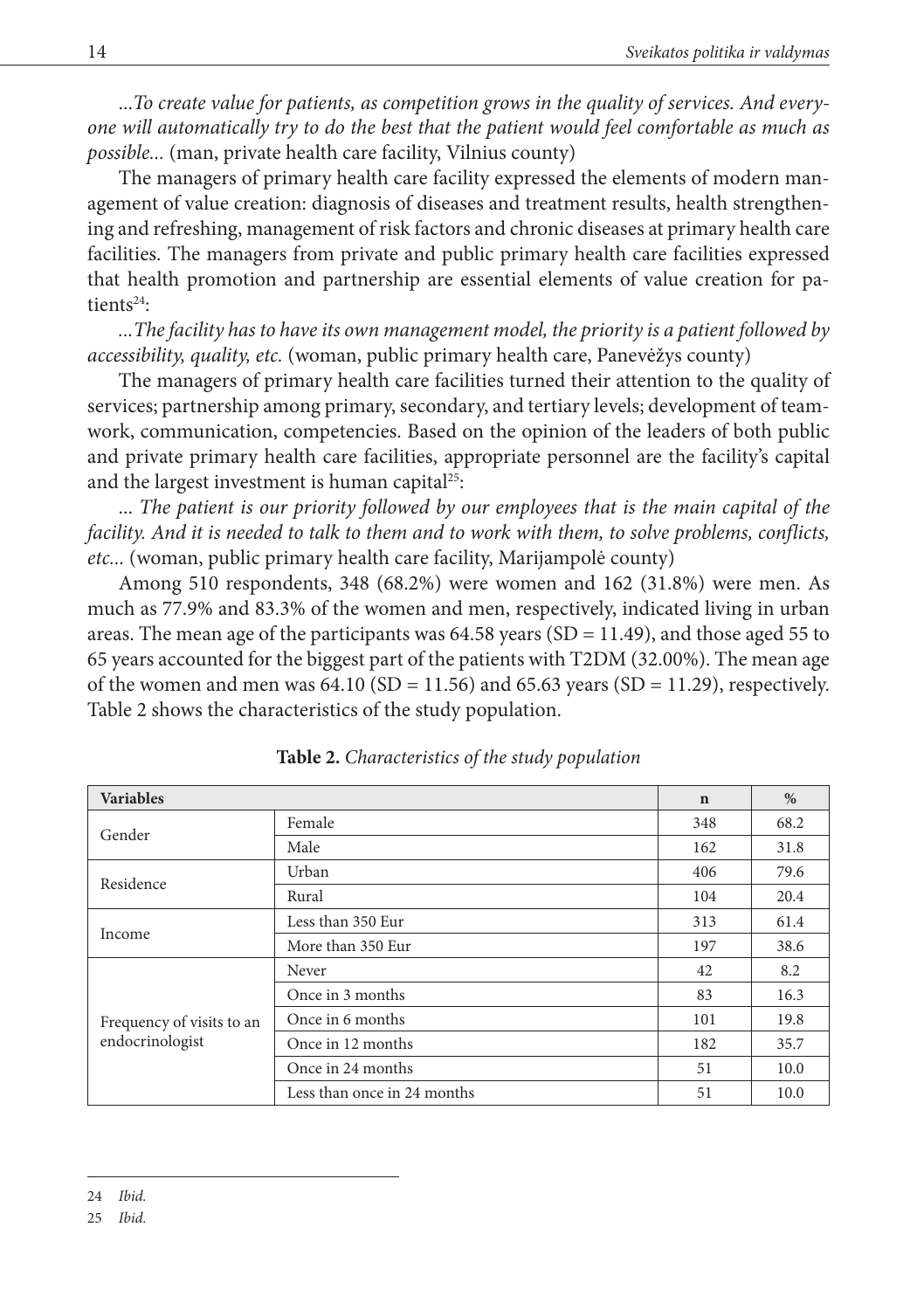The statistical analysis showed that the biggest part by gender the female were attending in public and private primary health care facilities (Table 3). The most of the respondents living in urban of Lithuania: 93.3% of respondents in private primary health care facilities and 66.3% of respondents in public primary health care facilities. In our survey the most of respondents having T2DM and Cardiovascular disease, respectively 44.8% in private primary health care facilities and 41.6% in public primary health care facilities. In private primary health care facilities the biggest part of respondents were employees of physical work (34.9%). In public primary health care facilities by occupation status of respondents dominated retired (43.8%). Less than one - third (27.5%) of the patients reported having just T2DM; 72.5% and 41.0% of the patients with T2DM had concomitant chronic diseases or cardiovascular diseases, respectively. Arthritis and joint diseases were diagnosed in 9.6% of the respondents; glaucoma, 4.1%; bronchial asthma, 3.3%; kidneys diseases, 2.4%; thyroid diseases, 2.2%; prostate diseases, 1.8%; depression and other mental diseases, 1.6%; and stomach diseases, 0.8%. In the biggest part were female attending private and public primary health care facilities. The most of respondents were living in urban of Lithuania and with income less than 350 EUR. In our survey 34.9% of respondents who visiting the private primary health care facility were employees of physical work when in public primary health care facility the biggest part of respondents were retired (43.8%). Respondents with T2DM and cardiovascular diseases were the biggest part between disease state in private and public primary health care facilities. In the Table 3 are presented distributions between variables and ownership of primary health care facility.

| <b>Variables</b>        |                                                                   |                                           | Ownership of primary health care<br>facility | Value of Chi | p value      |
|-------------------------|-------------------------------------------------------------------|-------------------------------------------|----------------------------------------------|--------------|--------------|
|                         |                                                                   | Public, $n$ $(\%)$<br>Private, $n$ $(\%)$ |                                              | - square     |              |
| Gender                  | Female                                                            | 152(60.3)                                 | 198 (76.7)                                   | 15.977       | < 0.001      |
|                         | Male                                                              | 100(39.7)                                 | 60(23.3)                                     |              |              |
| Residence               | Urban                                                             | 235(93.3)                                 | 171(66.3)                                    | 57.141       | < 0.001      |
|                         | Rural                                                             | 17(6.7)                                   | 87 (33.7)                                    |              |              |
|                         | $<$ 350 EUR                                                       | 141(56.0)                                 | 172(66.7)                                    | 6.173        | < 0.013      |
| Income                  | $>$ 350 EUR                                                       | 111(44.0)                                 | 86 (33.3)                                    |              |              |
|                         | Retired                                                           | 70 (27.8)                                 | 113(43.8)                                    |              | ${}_{0.001}$ |
|                         | Employees of physical work                                        | 88 (34.9)                                 | 59(22.9)                                     |              |              |
| Occupation<br>status    | Employees of intellectual<br>work                                 | 82 (32.5)                                 | 81 (31.4)                                    | 18.645       |              |
|                         | Other (housewife,<br>unemployed)                                  | 12(4.8)                                   | 5(1.9)                                       |              |              |
| <b>Disease</b><br>state | T <sub>2</sub> DM                                                 | 86 (36.0)                                 | 54 (22.0)                                    |              |              |
|                         | T2DM + cardiovascular<br>diseases                                 | 107(44.8)                                 | 102(41.6)                                    | 21.059       | ${}_{0.001}$ |
|                         | T2DM + cardiovascular<br>diseases + other<br>concomitant diseases | 46(19.2)                                  | 89 (36.3)                                    |              |              |

**Table 3.** *Variables distributions among ownership form of primary health care facility*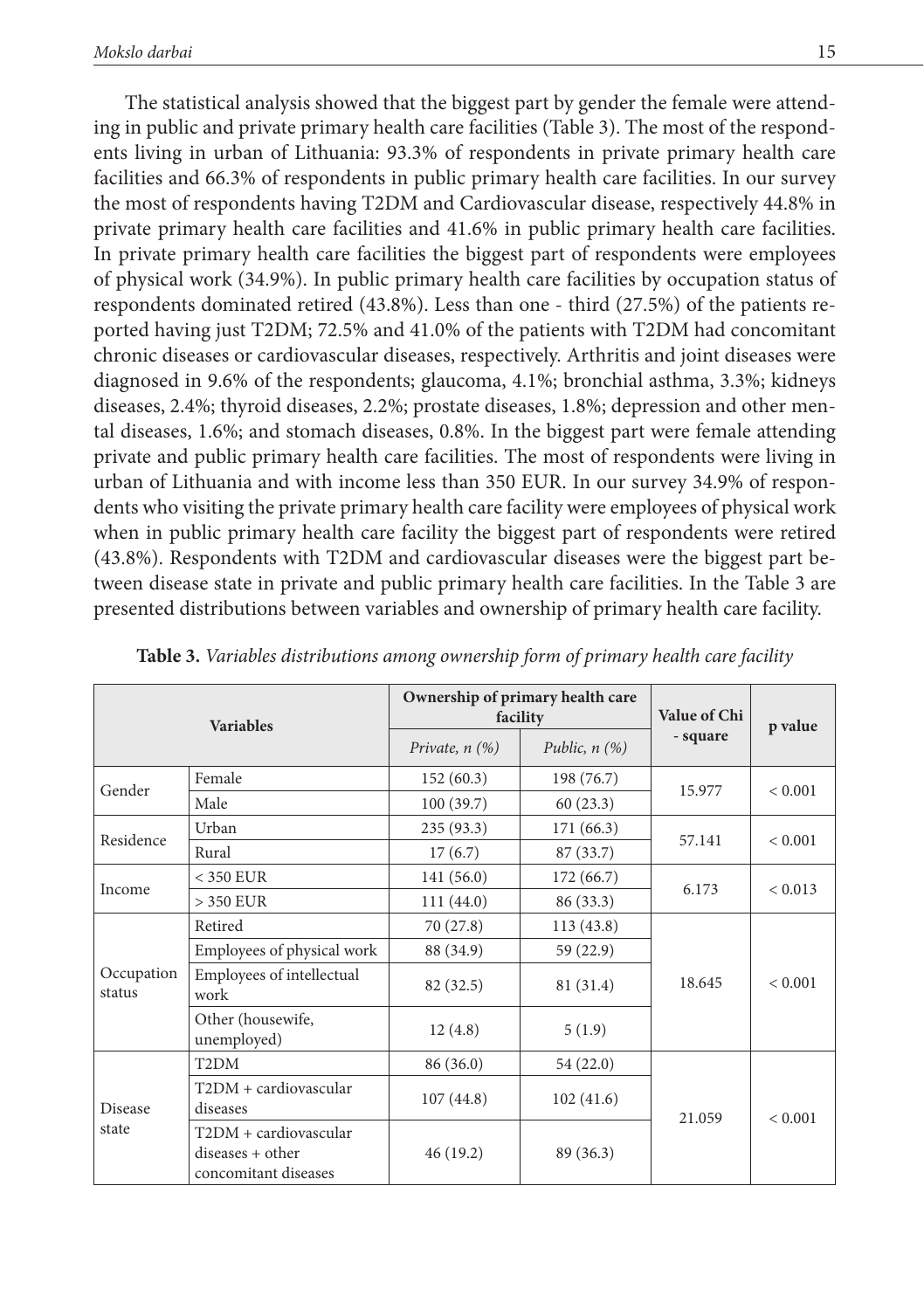The respondents indicated that the options of T2DM treatment were diet and physical activities (41.2%), treatment with tablets (40.2%), treatment with insulin (11.0%), treatment with tablets and insulin (7.5%). Respondents with T2DM, T2DM and cardiovascular diseases visiting private primary health care facilities, when in the biggest part respondents with T2DM and cardiovascular diseases and other concomitant diseases visiting public primary health care facilities. The distributions of factors between disease state (T2DM, T2DM along with cardiovascular diseases, T2DM along with cardiovascular and other concomitant diseases) and sociodemographic as well as non - clinical factors are presented in Table 4.

| Variable                          |                               | Disease state, n (%), number of respondents |                                        |                                                                            |             |  |
|-----------------------------------|-------------------------------|---------------------------------------------|----------------------------------------|----------------------------------------------------------------------------|-------------|--|
|                                   |                               | T <sub>2</sub> DM                           | $T2DM +$<br>cardiovascular<br>diseases | $T2DM + \alpha$ rdiovascular<br>$diseases + other concomitant$<br>diseases | p value     |  |
| Income                            | $<$ 350 EUR                   | 63(45)                                      | 138 (66)                               | 91 (67.4)                                                                  | ${}< 0.001$ |  |
|                                   | $>350$ EUR                    | 77 (55)                                     | 71 (34)                                | 44 (32.6)                                                                  |             |  |
| Residence                         | Urban                         | 120 (85.7)                                  | 174 (83.3)                             | 87 (64.4)                                                                  | < 0.001     |  |
|                                   | Rural                         | 20(14.3)                                    | 35(16.7)                               | 48 (35.6)                                                                  |             |  |
| Affiliation to<br>primary health  | Private                       | 86 (61.4)                                   | 107(51.2)                              | 46(34.1)                                                                   | < 0.001     |  |
| care facility                     | Public                        | 54 (38.6)                                   | 102(48.8)                              | 89 (65.9)                                                                  |             |  |
| Gender                            | Female                        | 99 (70.7)                                   | 132(63.2)                              | 105(77.8)                                                                  | 0.015       |  |
|                                   | Male                          | 41(29.3)                                    | 77(36.8)                               | 30(22.2)                                                                   |             |  |
| Self - perceived                  | Good                          | 64 (45.7)                                   | 156 (74.6)                             | 110(81.5)                                                                  | ${}< 0.001$ |  |
| health                            | Poor                          | 76 (54.3)                                   | 53 (25.4)                              | 25(18.5)                                                                   |             |  |
| Satisfaction<br>with T2DM         | Not satisfied                 | 14(10)                                      | 30(14.4)                               | 8(5.9)                                                                     | 0.045       |  |
| treatment                         | Satisfied                     | 126 (90)                                    | 179(85.6)                              | 127(94.1)                                                                  |             |  |
| Treatment of<br>T <sub>2</sub> DM | Physical activity<br>and diet | 55 (39.3)                                   | 79 (37.8)                              | 68 (50.4)                                                                  | ${}< 0.001$ |  |
|                                   | <b>Tablets</b>                | 69 (49.3)                                   | 84 (40.2)                              | 39 (28.9)                                                                  |             |  |
|                                   | Insulin                       | 15(10.7)                                    | 26(12.4)                               | 11(8.1)                                                                    |             |  |
|                                   | $Tablets + insulin$           | 1(0.7)                                      | 20(9.6)                                | 17(12.6)                                                                   |             |  |
| Education                         | Primary                       | 12(8.57)                                    | 43 (20.57)                             | 31 (22.96)                                                                 | 0.002       |  |
|                                   | Secondary                     | 59 (42.14)                                  | 81 (38.76)                             | 55 (40.74)                                                                 |             |  |
|                                   | Higher college                | 40 (28.57)                                  | 50 (23.92)                             | 17 (12.59)                                                                 |             |  |
|                                   | Higher university             | 29 (20.72)                                  | 35 (16.75)                             | 32 (23.71)                                                                 |             |  |

**Table 4.** *Distribution of sociodemographic and non - clinical variables among patients with different disease states*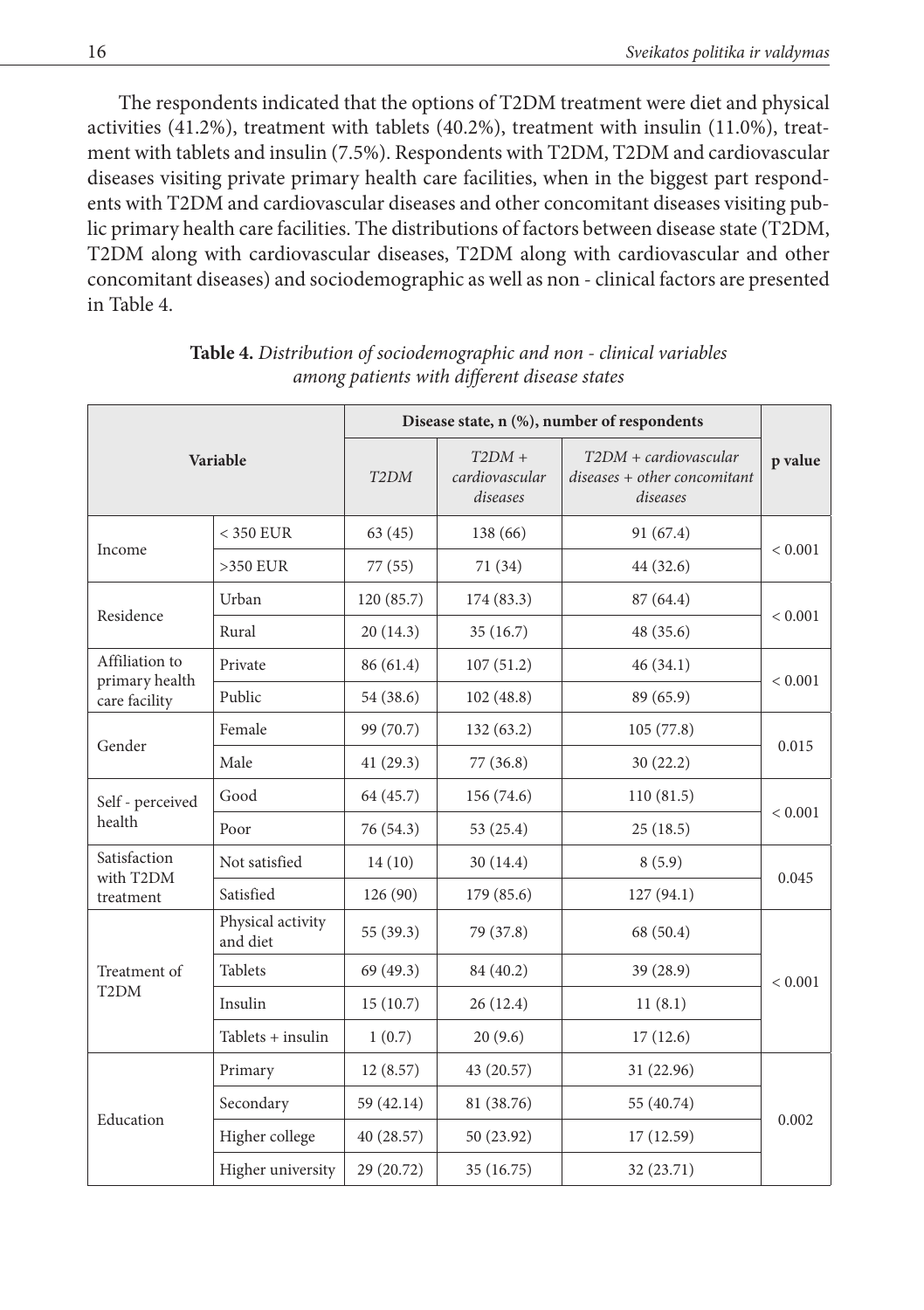Using multinomial logistic regression, the control group was patients with T2DM, the case groups were patients with T2DM and cardiovascular diseases, patients with T2DM and cardiovascular diseases and other concomitant diseases. The regression model fit for the research data: the Nagelkerke coefficient of determination  $R^2 = 0.333$ . The proposed model correctly classified 55.7% of the patients with T2DM, 61.7% of the patients with T2DM and cardiovascular diseases, and 50.0% of the patients with T2DM, cardiovascular and other concomitant diseases (Table 5).

| State of                                                        | Variable                                                     | B        | p value | <b>OR</b> | 95% confidence interval for OR |             |
|-----------------------------------------------------------------|--------------------------------------------------------------|----------|---------|-----------|--------------------------------|-------------|
| disease                                                         |                                                              |          |         |           | Lower bound                    | Upper bound |
|                                                                 | Residence place<br>(urban vs. rural)                         | 0.129    | 0.711   | 1.138     | 0.574                          | 2.256       |
|                                                                 | Age                                                          | 0.057    | < 0.001 | 1.059     | 1.035                          | 1.084       |
|                                                                 | Gender (female vs. male)                                     | $-0.224$ | 0.385   | 0.799     | 0.481                          | 1.326       |
|                                                                 | Self - perceived health<br>(good vs. poor)                   | 0.782    | 0.003   | 2.186     | 1.305                          | 3.664       |
|                                                                 | Education (primary vs. higher<br>university)                 | 0.292    | 0.543   | 1.339     | 0.522                          | 3.437       |
| T2DM + cardiovascular diseases                                  | Education (secondary vs.<br>higher university)               | 0.037    | 0.914   | 1.038     | 0.528                          | 2.039       |
|                                                                 | Education (higher college vs.<br>higher university)          | $-0.178$ | 0.625   | 0.837     | 0,409                          | 1,711       |
|                                                                 | Diabetes treatment (physical<br>activities vs. insulin)      | $-0.566$ | 0.138   | 0.568     | 0.269                          | 1.198       |
|                                                                 | Diabetes treatment (tablets vs.<br>insulin)                  | $-0.762$ | 0.450   | 0.467     | 0.221                          | 0.984       |
|                                                                 | Satisfaction with treatment<br>(not satisfied vs. satisfied) | 0.714    | 0.061   | 2.043     | 0.968                          | 4.312       |
|                                                                 | Age                                                          | 0.103    | < 0.001 | 1.109     | 1.077                          | 1.142       |
|                                                                 | Residence (urban vs. rural)                                  | $-1.258$ | < 0.001 | 0.284     | 0.138                          | 0.585       |
|                                                                 | Gender (female vs. male)                                     | 0.505    | 0.115   | 1.657     | 0.885                          | 3.104       |
| T2DM + cariodavascular diseases + other concomitant<br>diseases | Self - perceived health (good<br>vs. poor)                   | 1.04     | < 0.001 | 2.828     | 1.462                          | 5.470       |
|                                                                 | Diabetes treatment (physical<br>activities vs. insulin)      | 0.133    | 0.759   | 1.142     | 0.489                          | 2.665       |
|                                                                 | Diabetes treatment (tablets vs.<br>insulin)                  | $-0.541$ | 0.225   | 0.582     | 0.243                          | 1.394       |
|                                                                 | Satisfaction with treatment<br>(not satisfied vs. satisfied) | $-0.337$ | 0.522   | 0.714     | 0.254                          | 2.003       |
|                                                                 | Education (primary vs. higher<br>university)                 | $-0.649$ | 0.224   | 0.523     | 0.184                          | 1.487       |
|                                                                 | Education (secondary vs.<br>higher university)               | $-0.442$ | 0.255   | 0.643     | 0.3                            | 1.376       |
|                                                                 | Education (higher college vs.<br>higher university)          | $-1.364$ | 0.003   | 0.256     | 0.105                          | 0.622       |

**Table 5.** *The model of multinomial logistic regression*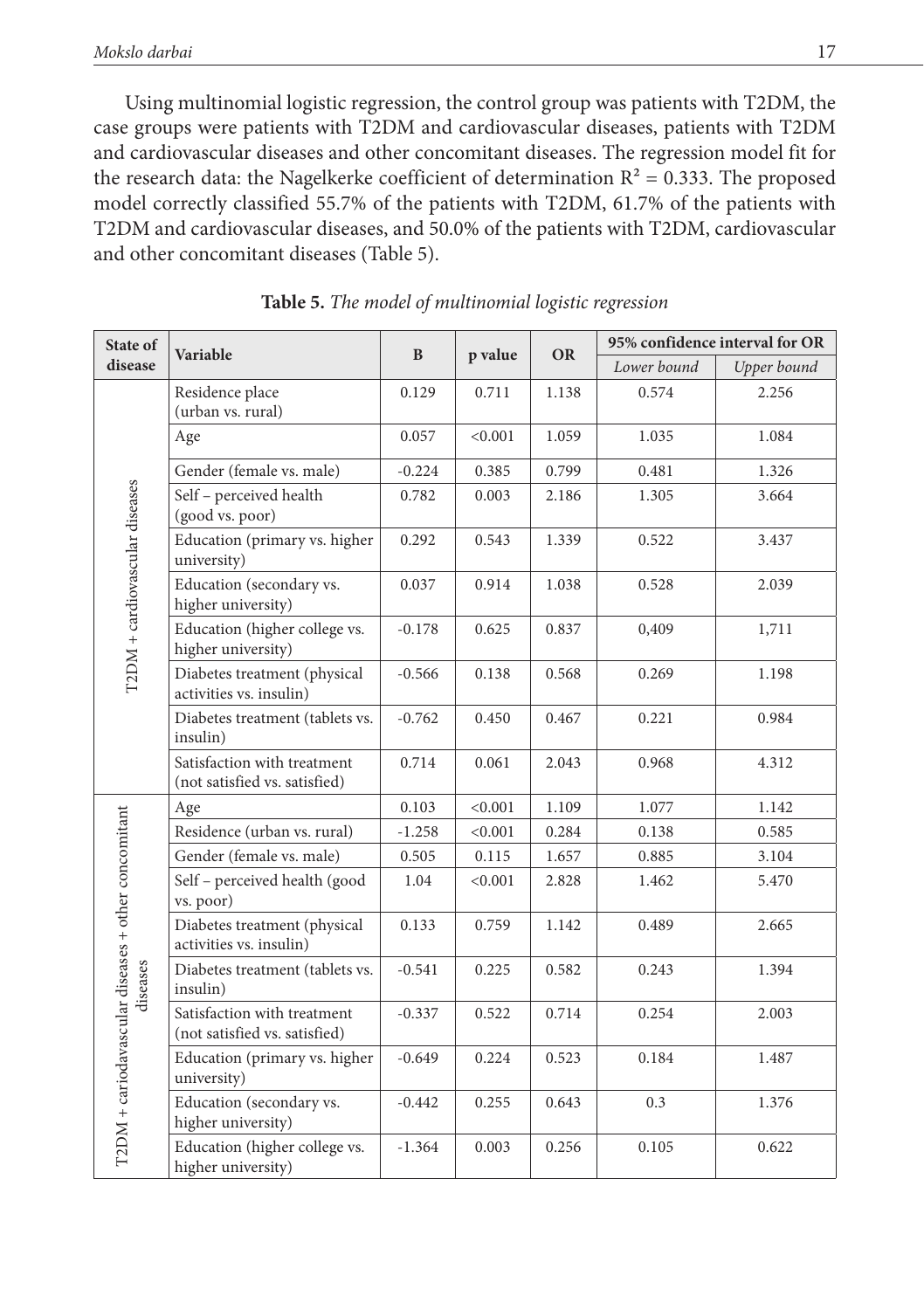In the 1 first part of the Table 5 people who had T2DM with cardiovascular diseases were compared with people who had T2DM only. Findings of the comparison showed that age, self – perceived health, treatment of T2DM were significant predictors of the occurrence of T2DM with cardiovascular diseases. With every increase in age, the odds of having T2DM with cardiovascular diseases increase (OR = 1.059 95% OR CI 1.035-1.084). Poor self – perceived health of respondents increasing the odds of having T2DM with cardiovascular diseases (OR = 2.186 95% OR CI 1.305-3.664). Treatment of T2DM with tablets was associated with 2 fold lower odds (OR = 0.467; 95% OR CI 0.221-0.984) of having T2DM and cardiovascular diseases compared with treatment with insulin.

In the 2 second part of the Table 5 people who had T2DM with cardiovascular diseases and other concomitant diseases compared with people who had just T2DM. The findings of the comparison showed that age of respondents, residence, treatment of T2DM, education were significant predictors of T2DM with cardiovascular diseases and other concomitant diseases. With every increase of age, the odds of having T2DM with cardiovascular diseases increase (OR =  $1.10995\%$  OR CI 1.077-1.142). In urban living respondents having T2DM and cardiovascular diseases, and T2DM with other concomitant diseases is lower than respondents living in rural of country (OR = 0,284 95% OR CI 0.138-0.585). Respondents with higher college education having lower odds ( $OR = 0.25695\%$  OR CI 0.105-0.622) of TD2M with cardiovascular diseases and T2DM with other concomitant diseases than respondents with higher university education. Respondents with poor self – perceived health having bigger odds of T2DM with cardiovascular diseases and other concomitant diseases (OR = 2.828 95% OR CI 1.462-5.47).

### **Discussion**

This study advances understanding of the elements of value creation for patients with T2DM and the factors impact on T2DM development. In this research, we propose the model of the factors having the impact on T2DM prognosis and examine the influence of the factors on disease states.

In the scientific literature, there is ongoing discussion on value creation for patients and the impact of factors on T2DM disease state. Our group discussions revealed the elements of value creation with focus on chronic diseases management. In modern management, value creation is a paradigm involving multiple stakeholders in the marketing process, who work together at various points of the consumption process to create value for patients<sup>26</sup>. It is viewed as a process in which organizations and consumers interact at various stages of consumption to create the service<sup>27</sup>. In our study during group discussions, the priorities in value management were revealed as health policy, organization, human resources, services, patients. The managers of primary health care facilities in Lithuania expressed the importance of chronic disease management for value delivery for patients. In their point of view, it is important to manage effectively the elements of value creation for patients in achieving better outcomes of chronic disease management. It was found that the main elements of

<sup>26</sup> Zainuddin N, Tam L, McCosker A. Serving yourself: value self - creation in health care service. *Journal of Services Marketing* 2016; 30 (6): 586-60.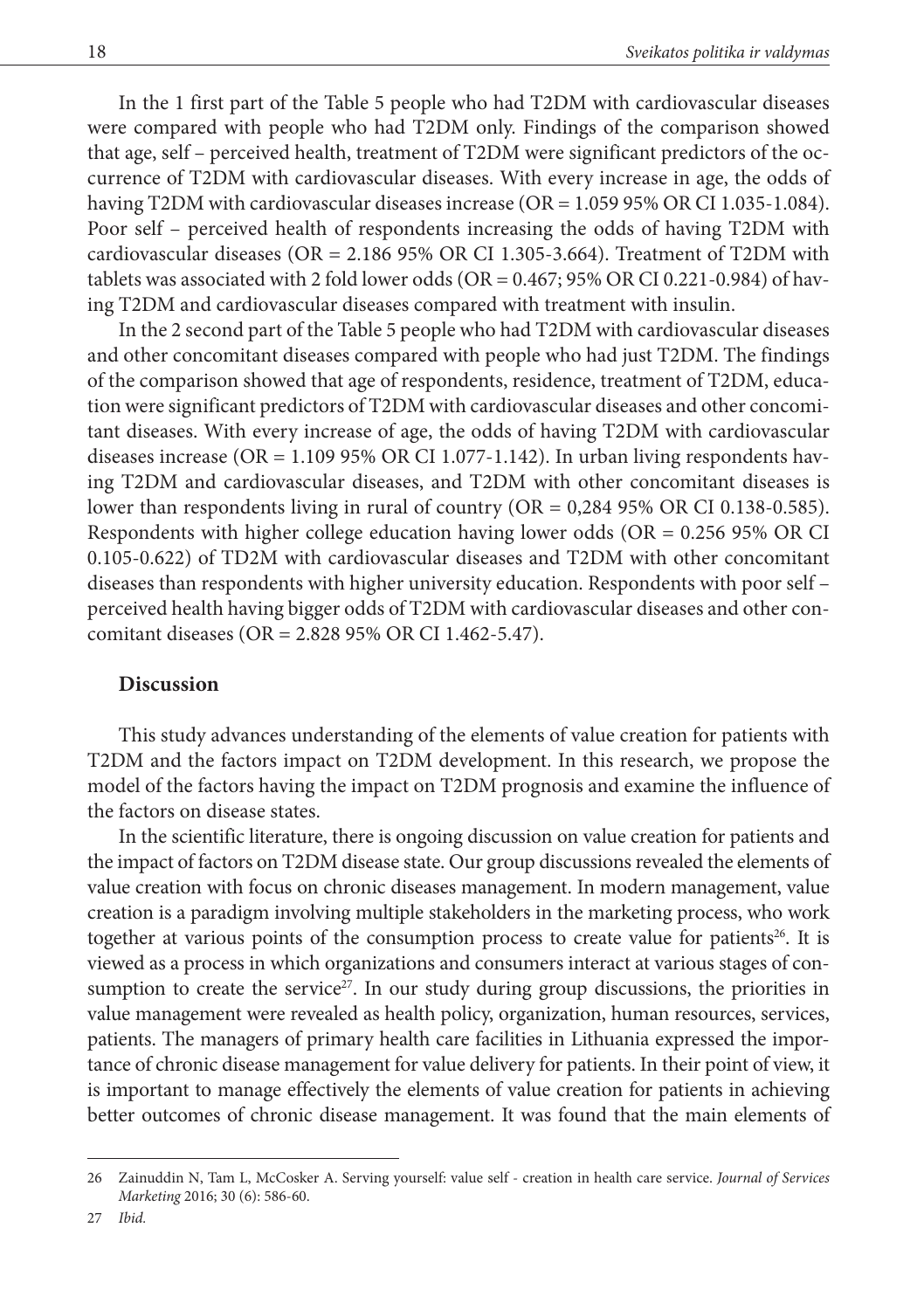value creation at patient level are values of patients, health promotion and lifestyle, quality of life, communication and partnership, responsibility for health, time management, satisfaction. In Lithuania, it was found that compared with men, women had significantly higher satisfaction with hospital care<sup>28</sup>. It is stated that social support from family, friends or significant other has a different impact of health locus of control in men and women groups<sup>29</sup>. The researchers investigated how differences in quality of life, effective coverage of diabetes, and service satisfaction associated with differences in the structures, processes, and the context of T2DM services (extending Donabedian's Structure – Process - Outcome model) in six European countries (Finland, Germany, Greece, Netherlands, Spain, United Kingdom)<sup>30</sup>. Using the regression models, it was explained that 44% of variance in service satisfaction, mostly by structure (human resources, equipment, physical accessibility of diabetes care facilities, time access to facilities), process (hours of care, number of follow - up visits, comprehensiveness of information, costs of services, responsiveness of diabetes care, empathy, communication) variables<sup>31</sup>. The models explained 23% of variance in quality of life between the networks, much of which is related to contextual (sociodemographic characteristic, stage of diabetes, lifestyle) variables<sup>32</sup>. The findings of the Brazilian study showed that patients with  $T2DM (n = 100)$  were overall satisfied with the duration of diagnosis consultation and to a great extent seemed to understand the key topics of lifestyle changes, disease, its causes, treatment and the most of them seemed to accept T2DM in a positive way<sup>33</sup>. Motivational interviewing used in general practice can improve the outcomes of patients with T2DM as satisfactory with family doctor service, beliefs and understanding of diabetes, motivation for behavioral changes, clinical variables (blood pressure, dyslipidemia, glycemic state), and physical activities<sup>34</sup>. Our study results showed that age, gender, place of residence, and income of patients with T2DM had an impact on self - perceived health. In our study was a statistically significant associations between disease states (T2DM, T2DM with cardiovascular diseases, T2DM with cardiovascular diseases and other concomitant disease) and disease treatment duration, age of patients, duration of visiting the same primary health care facility. Our study showed no statistically significant relationships between satisfaction with treatment and self - perceived health. The Polish study ( $n = 50$ ) showed that the intensity of severity of health behavior and satisfaction with life of T2DM patients depended on the gender of the patient, and the analysis of patients' behaviors in four categories (proper eating habits, health practices, preventive behaviors, positive mental attitude) showed substantial correla-

<sup>28</sup> Bliuvaitė S, Šinkariova L. Sergančiųjų 2 tipo cukriniu diabetu sveikatos kontrolės lokuso, socialinio palaikymo bei pasitenkinimo suteikiama pagalba ligoninėje sąsajos [Health locus of control, social support and patient satisfaction with hospital care interaction among adults with type 2 diabetes]. *Tarptautinis psichologijos žurnalas: biopsichosocialinis požiūris [International Journal of Psychology: A Biopsychosocial Approach]* 2012; 11: 9-29.

<sup>29</sup> *Ibid.*

<sup>30</sup> Mahdavi M, Vissers J, Elkhuizen S, van Dijk M, Vanhala A, Karampli E. et al. The relationship between context, structure, and processes with outcomes of 6 regional diabetes networks in Europe. *PlosOne* 2018

<sup>31</sup> *Ibid.* 32 *Ibid.*

<sup>33</sup> Vencio S, Paldanius PM, Blüher M, Giannella - Neto D, Caiado - Vencio R, Strain WD. Understanding the barriers and improving care in type 2 diabetes: Brazilian perspective in time to do more in diabetes. *Diabetology and Metabolic Syndrome* 2017; 9 (46): 1-8. doi 10.1186/s13098-017-0244-y.32.

<sup>34</sup> Thepwongsa I, Muthukumar R, Kessomboon P. Motivational interviewing by general practitioners for type 2 diabetes patients: a systematic review. *Family Practice* 2017; 34 (4): 376–383. doi:10.1093/fampra/cmx045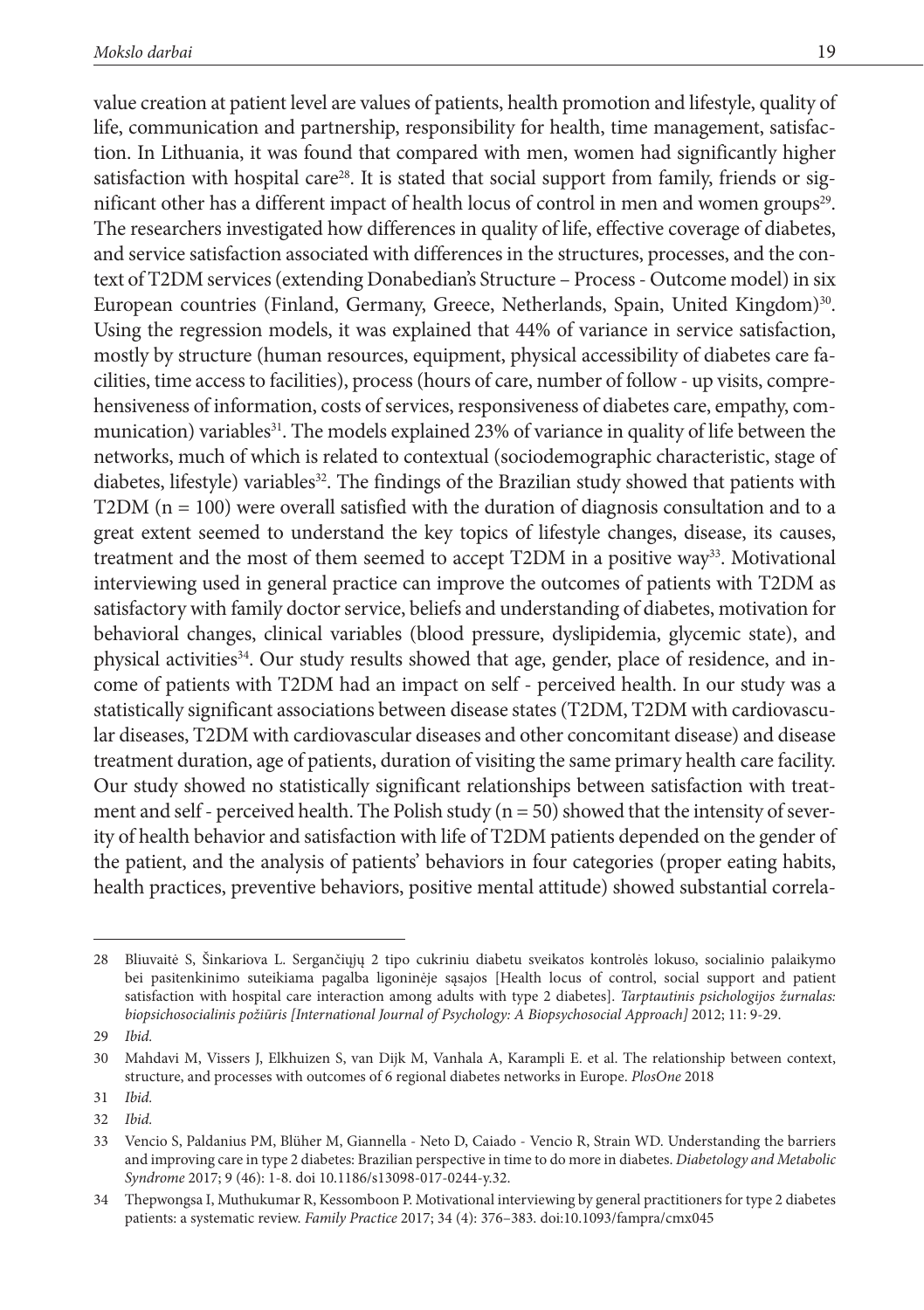tion of the Health Behavior Inventory and the Satisfaction with Life Scale<sup>35</sup>. The findings of the study in Bangladesh indicated that age, area of residence, education level, social status, family income, expense, tobacco, body mass index, family history, physical exercise and hard diseases had the worst impact on quality of life among all factors of T2DM36. The review on the management of T2DM in the Middle Eastern countries has identified that knowledge, beliefs, cultural, and lifestyle factors plays an important role in patients' decisions regarding medication adherence and lifestyle interventions<sup>37</sup>. The study conducted in Nigeria ( $n = 184$ ) found that knowledge of diabetes mellitus among patients with diabetes was poor and related to age, education level, satisfaction with education received, employment status, and household wealth<sup>38</sup>. In India, the objectives of the study ( $n = 78$ ) were to explore the relationship between self-efficacy (a person's belief about his / her ability to successfully execute duties and responsibilities), outcome expectancy (a factor contributing to the enhancement of self-management) and self - management (the cornerstone of diabetes care and is crucial to prevent complications of diabetes) among T2DM patients<sup>39</sup>. The results of the study showed that self-efficacy, outcome expectancy and self-management were positively correlated and that self - efficacy and outcome expectancy contributed to self - management of patients with T2DM<sup>40</sup>. The Malaysian study ( $n = 266$ ) failed to disclose significant direct relationships between diabetes knowledge and quality of life or satisfaction<sup>41</sup>. There was a significant indirect effect of diabetes knowledge on impact of quality of life via attitudes: as the level of diabetes knowledge increased, the negative impact of quality of life was reduced through the mediating factor of attitudes<sup>42</sup>. In Lithuania, it was found ( $n = 53$ ) that there were no significant associations of patients with T2DM emotional state and quality of life with duration of the disease<sup>43</sup>. No significant differences in emotional state and quality of life were found between males and females with T2DM, who were treated with oral antidiabetic and insulin medications<sup>44</sup>. In Pakistan, T2DM patients ( $n = 300$ ) attending public and private hospitals were targeted for data collection through questionnaire, and age, duration of

<sup>35</sup> Rosiek A, Kornatowski T, Frąckowiak - Maciejewska N, Rosiek - Kryszewska A, Wyzgowski P, Leksowski K. Health behaviors of patients diagnosed with type 2 diabetes mellitus and their influence on the patients' satisfaction with life. *Therapeutics and Clinical Risk Management* 2016; 12: 1783–1792.

<sup>36</sup> Miah A, Ma Y. Analysis the significant risk factors on type 2 diabetes perspective of Bangladesh. *Diabetes Metabolic Syndrome* 2018; 12 (6): 897-902

<sup>37</sup> Alsairafi ZK, Taylor KMG, Smith FJ, Alattar AT. Patients' management of type 2 diabetes in Middle Eastern countries: review of studies. *Patient Preference and Adherence* 2016; 10: 1051-1062

<sup>38</sup> Jasper US, Ogundunmade BG, Opara MCh, Akinrolie O, Pyiki EB, Umar A. Determinants of diabetes knowledge in a cohort of Nigerian diabetics. *Journal of Diabetes and Metabolic Disorders* 2014; 13 (39): 1-8.

<sup>39</sup> Lalnuntluangi R, Chelli K, Padhy M. Self - efficacy, outcome expectancy and self - management of type 2 diabetes patients. *Indian Journal of Health and Well-being* 2017; 8 (9): 1040-1043.

<sup>40</sup> *Ibid.*

<sup>41</sup> Gilis - Januszewska A, Lindstrӧm J, Tuomilehto J, Piwonska - Solska B, Topór - Mądry R, Szybinski Z. et al. Sustained diabetes risk reduction after real life and primary health care setting implementation of the diabetes in Europe prevention using lifestyle, physical activity and nutritional intervention (DE-PLAN) project. *BMC Public Health* 2017; 17 (198): 1-7

<sup>42</sup> *Ibid.*

<sup>43</sup> Lašaitė L, Lašienė J, Kazanavičius G, Goštautas A. Sergančiųjų 2 tipo cukriniu diabetu emocinės būklės ir gyvenimo kokybės sąsajos su lipidų koncentracija, ligos trukme bei vartojamais vaistais [Associations of emotional state and quality of life with lipid concentration, duration of disease, and the way of treating the disease in persons with type 2 diabetes mellitus*]. Medicina* 2009; 45 (2): 85-94.

<sup>44</sup> *Ibid.*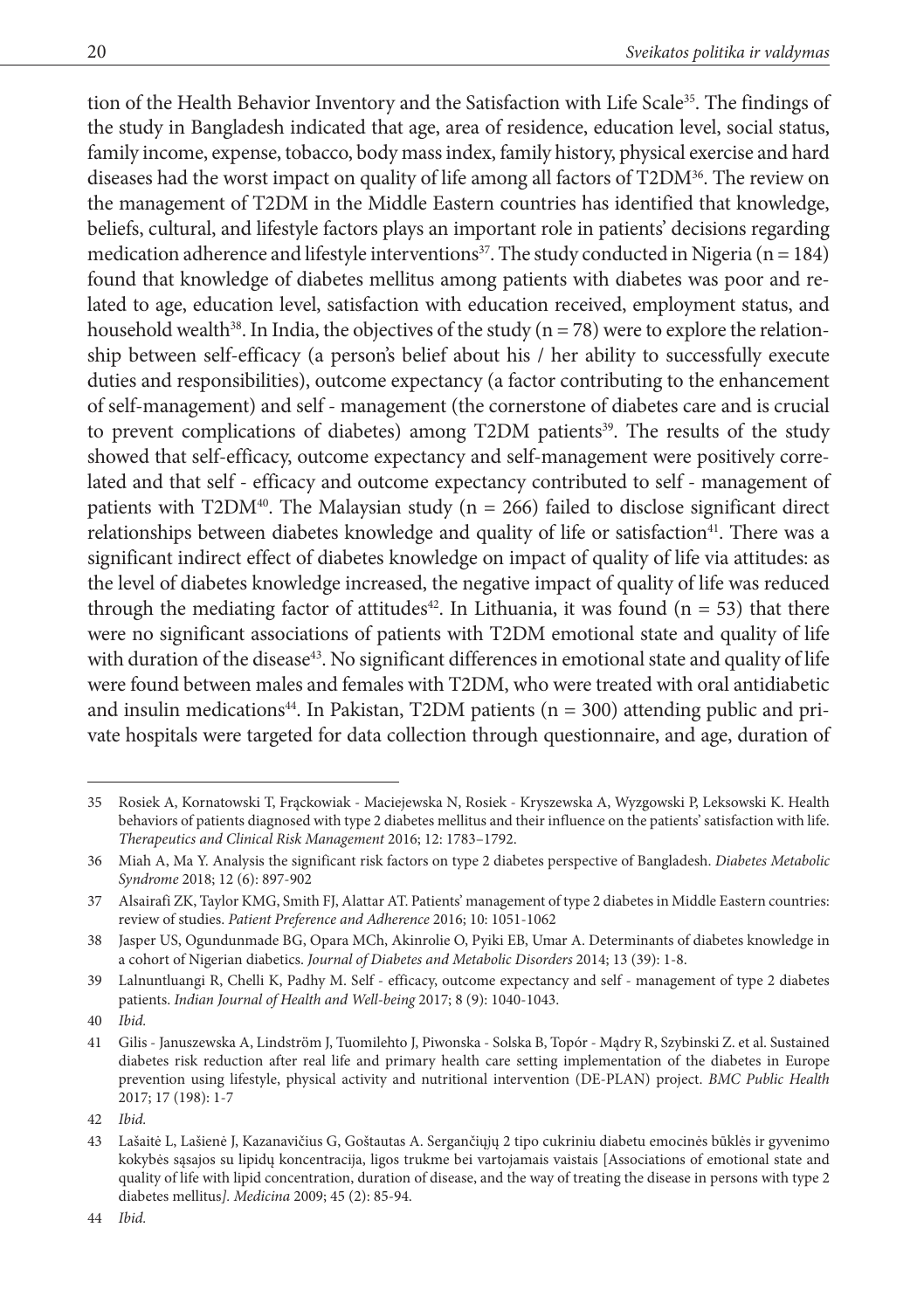disease, number of prescribed medications, medication adherence and treatment satisfaction were found to be significantly associated health-related quality of life<sup>45</sup>. The Malaysian study involved 197 T2DM patients from primary health facilities and reported that patient education level, number of oral antidiabetic medication taken, and type of insulin regime used affected the interaction outcome between a patient with T2DM and a physician<sup>46</sup>. In Jordan, the descriptive correlational study ( $n = 1002$ ) found that perception about T2DM treatment was worse among women than men, and heart disease as a comorbidity with diabetes was also a significant indicator for low treatment satisfaction<sup>47</sup>. The researchers identified the phases of T2DM progression: Prior to any Diagnosis, Pre - diabetic (diagnosed), Onset of T2DM, Health Maintenance and Prevention, Complications-Minor or Major48. In Europe initiated the DE - PLAN project (Diabetes in Europe: Prevention Using Lifestyle, Physical Activity and Nutritional Intervention) and its implemented by the principles of lifestyle intervention<sup>49</sup>. The results of the study ( $n = 105$ ) showed that T2DM prevention through lifestyle intervention delivered by trained nurses in primary health care level leads to weight reduction of the patients<sup>50</sup>. The beneficial outcomes as cardiovascular risk factors change and diabetes risk reduction can be maintained during long - time observation<sup>51</sup>. In Netherlands, people with T2DM and cardiovascular diseases follow a cognitive behavioral program aimed at modifying dietary behavior, physical activity, smoking behavior and its used methods as motivational interviewing and problems solving treatment focusing on intrinsic motivation for change and self-management<sup>52</sup>. The absolute risk of diabetes - related long - term complications (neuropathy, nephropathy, retinopathy, amputation, dialysis, blindness, stroke, coronary sclerosis) is not communicated and therefore often overestimated by patients, public health media, and health care professionals<sup>53</sup>. The study carried out in the United Arab Emirates ( $n = 490$ ) reported that the prevalence of T2DM was 23% with hypertension, obesity, and dyslipidemia being the most common T2DM comorbidities and found that levels of estimated glomerular filtration rate and disease duration were the most

<sup>45</sup> Iqbal Q, ul Hag N, Bashaar M. Profile and predictors of health related quality of life among type II diabetes mellitus patients in Quetta city, Pakistan. *Health and Quality of Life Outcomes*, 2017: 15 (142). doi 10.1186/s12955-017-0717-6.

<sup>46</sup> Nasir NM, Arrifin F, Yasin SM. Physician - patient interaction satisfaction and its influence on medication adherence and type 2 diabetic control in a primary care setting. *Medical Journal of Malaysia* 2018; 73 (3): 163-169

<sup>47</sup> Sheikh BA, Arabiat DH, Holmes SL, Khader Y, Hiyasat D, Collyer D. et al. Correlates of treatment satisfaction and well - being among patients with type 2 diabetes. *International Nursing Review* 2018; 65: 114–121

<sup>48</sup> Crangle CE, Bradley C, Carlin PF, Esterhay RJ, Harper R, Kearney PM. et al. Exploring patient information needs in type 2 diabetes: a cross sectional study of questions. *PlosOne* 2018; 13 (11): 1-19. e0203429. doi.org/10.1371/journal. pone.0203429

<sup>49</sup> Kueh YCh, Morris T, Ismail AAS. The effect of diabetes knowledge and attitudes on self - management quality of life among people with type 2 diabetes. *Psychology, Health and Medicine* 2017; 22 (2): 138-144.

<sup>50</sup> *Ibid.*

<sup>51</sup> *Ibid.*

<sup>52</sup> Lakerveld J, Bot SDM, Chinapaw MJ, van Tulder MW, van Oppen P, Dekker JM. et al. Primary prevention of diabetes mellitus type 2 and cardiovascular diseases using a cognitive behavior program aimed at lifestyle changes in people at risk: design of a randomized controlled trial. *BMC Endocrine Disorders* 2008; 8 (6): 1-11

<sup>53</sup> Kunnis N, Freyer M, Müller N, Kielstein V, Müller UA. Expectations and fear of diabetes - related long - term complications in people with type 2 diabetes at primary care level. *Acta Diabetologica* 2018. doi: 10.1007/s00592-018- 1217-9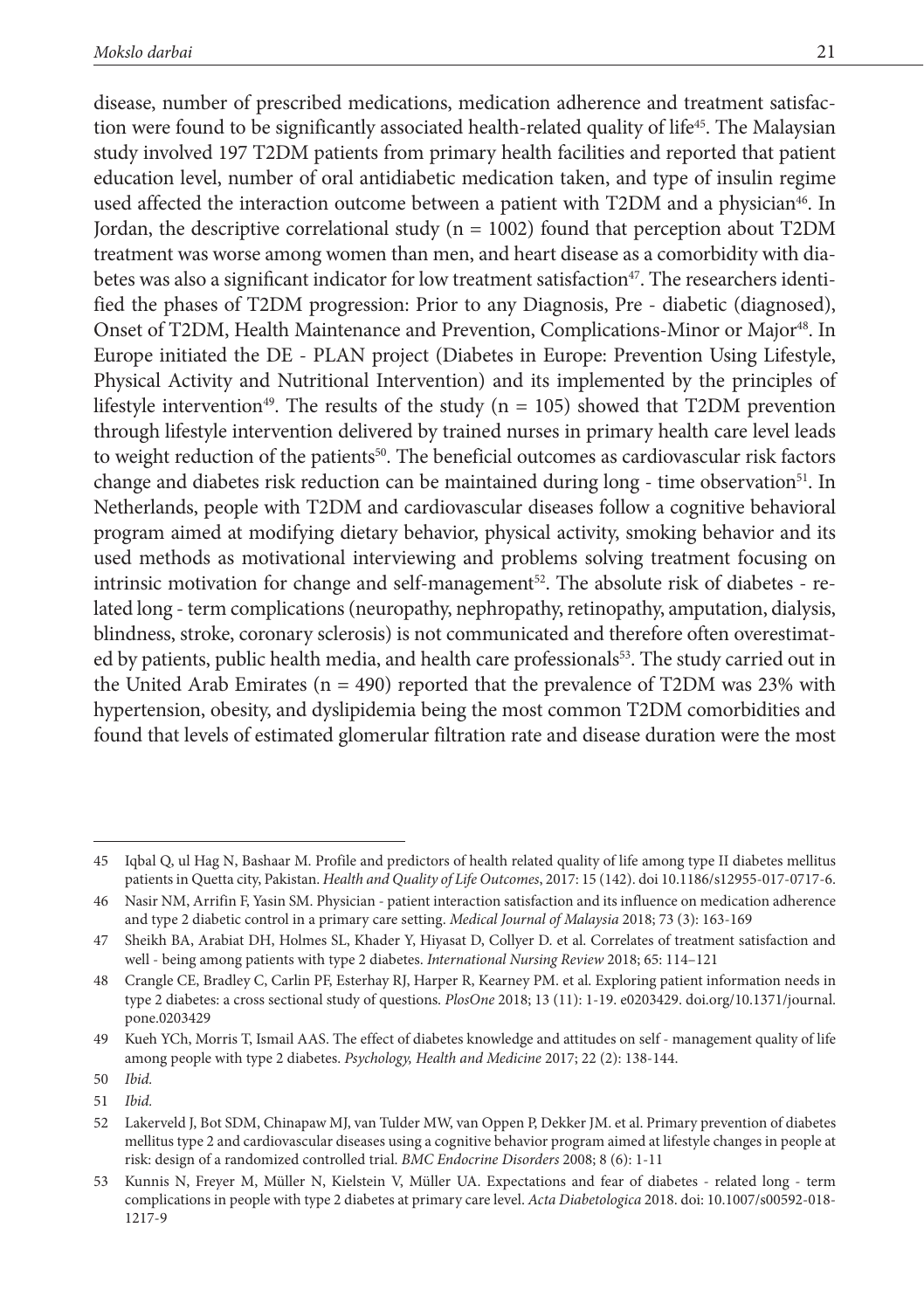significant risk factors for the development of complications<sup>54</sup>. The major complications of T2DM considered in this study were coronary artery disease, nephropathy, peripheral neuropathy, and retinopathy, while age and renal function were the most useful predictors for the development of T2DM complications<sup>55</sup>. As with any scientific research, there are number of study limitations and future directions. Researchers pointed out the need of study that is adapted for chronic disease in the context of services of primary health care in Lithuania. It is highly recommended to compare the model within other noncommunicable diseases and to find similarities / dissimilarities. The study employed a qualitative (group discussions with managers from primary health care facilities) and a quantitative (survey of patients with T2DM) approach. It is highly recommended for wider perspective to use qualitative method in research the opinion of patients with T2DM. Opinion of family doctors and other front line employees also important in development of noncommunicable diseases management. For future research it is important to develop the management model of T2DM with focus on value management elements and their impact on management perspectives (organization, culture, communication, human resources, quality, financial management, etc.).

## **Conclusions**

- 1. During focus groups research the elements of value management of public and private primary health care facilities in the point of view managers were determined. It was found the value management elements with health policy, organization, human resources, services, patients management perspectives. The priorities management is important for public and primary health care facilities. The managers from public primary health care facilities expressed that partnership with health care professionals, management of changes, lobbying are the main elements of value management in the context of the health policy perspective. Management of chronic diseases and risk factors are the main elements of value management in private primary health care facilities. The element culture of organization is important for public and private primary health care facilities. The managers from public and private primary health care facilities pointed out that teamwork, communication, competencies are the main elements of human resources management. The elements of services management include quality and competencies in the context of primary health care services. In opinion of the managers from primary and public primary health care facilities the main element of patient management is health promotion. Identification of value creation elements provides with opportunities to develop health management programs and projects, increasing patient satisfaction with services provided in primary health care.
- 2. In the research sociodemographic (age, gender, place of residence) and non clinical (self - perceived health, treatment options) factors distributions among T2DM disease states were investigated. Evaluation of prognostic factors non - clinical: self

<sup>54</sup> Jelinek HF, Osman WM, Khandoker AH, Khalaf K, Lee S, Almahmeed W. et al. Clinical profiles, comorbidities and complications of type 2 diabetes mellitus in patients from United Arab Emirates. *BMJ Open Diabetes Research and Care* 2017; 5: e000427. doi:10.1136/bmjdrc-2017-000427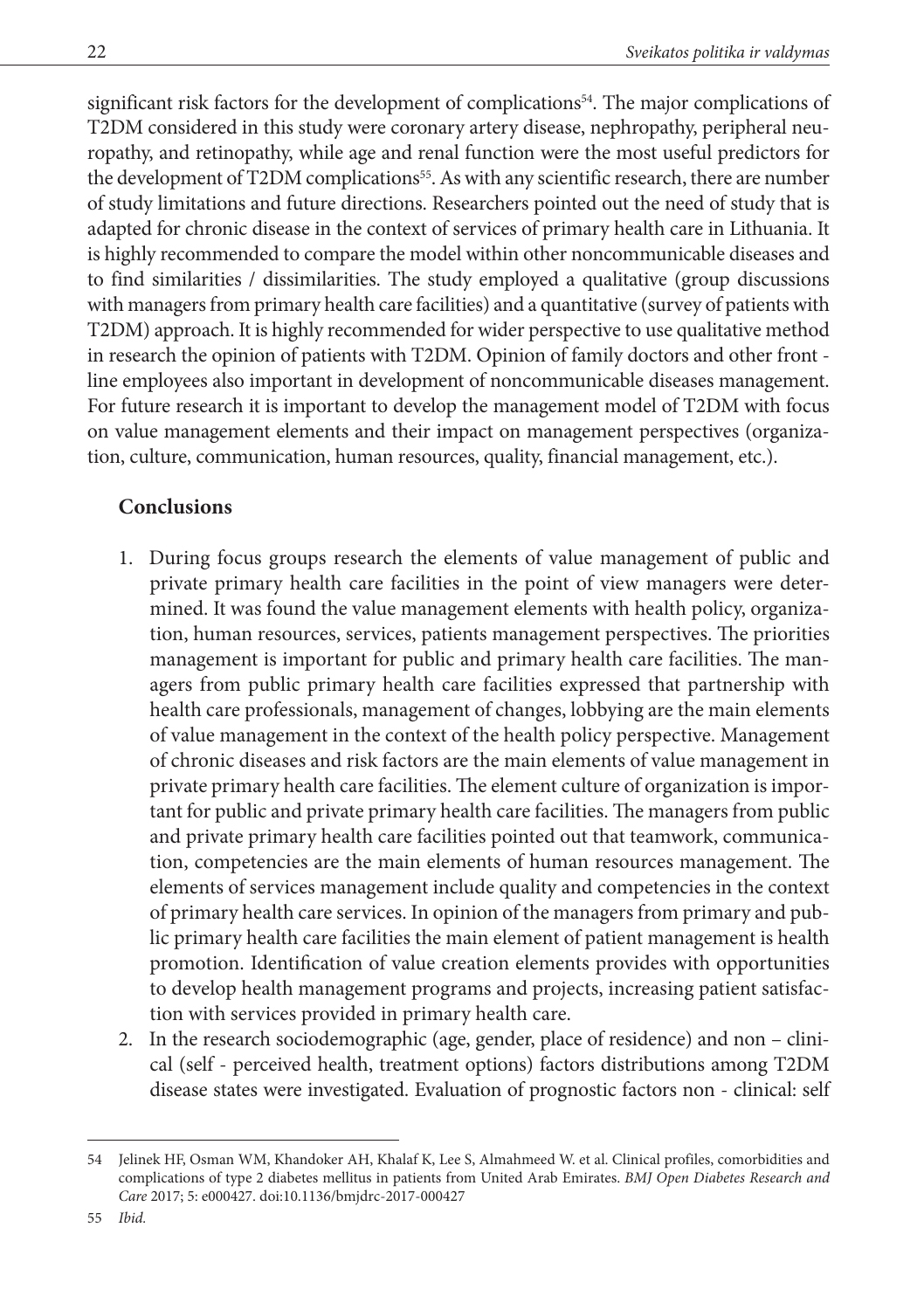- perceived health, treatment options) according to the T2DM course is the cornerstone of patient segmentation and a possibility to find effective solutions for disease management, which would help predict a disease course and possible outcomes.

3. The prognosis of T2DM progress is concerned with improving the accuracy of future disease outcomes and modelling of prognosis can give relevant clinical and non clinical information in modern primary health care. The prognostic value of T2DM helps for clinicians and managers in decision making, setting the priorities and goals of continuous care of noncommunicable disease.

### **Practical implications of the results of the study**

It is highly recommended to define the challenges and possibilities in continuous management and to determine the priorities of risk factors of chronic diseases management in primary health care facility. Searching for the competitive advantage of primary health care facility, it is expedient to create the partnership between primary health care facility and society, between primary, secondary and tertiary health care levels in case to improve friendly and healthy environment for patients. At the level of primary health care facility, it is important to develop structure of an organization with focus on continuous management of chronic diseases, and to strengthen the image and culture of health. The main direction in managing people in primary health care facility is based on knowledge and competencies improvement, communication and teamwork making better. Attention should be paid at the quality of services of primary health care facility and to introduce additional health care services for patients with chronic non - communicable diseases. The employees of primary health care facility can support patients in building their lifestyle with focus on quality of life and health promotion. Effective interventions are important for noncommunicable diseases management in primary health care level and patients involvement in risk factors management can be the priority of T2DM management.

### **Acknowledgments**

The authors would like to thank the participants of the study and their views expressed in the study.

### **Conflicts of interest**

The authors report no conflicts of interest. The authors alone are responsible for the content and writing of the paper.

### **Ethical aspects**

Approval to conduct the study was given by Kaunas Regional Biomedical Research Ethics Committee (17 April 2014, No. BE-2-11). The authors applied to the Lithuania State Data Protection Inspectorate for study's participant personal data protection (27 November 2014, No. DVT2-2009).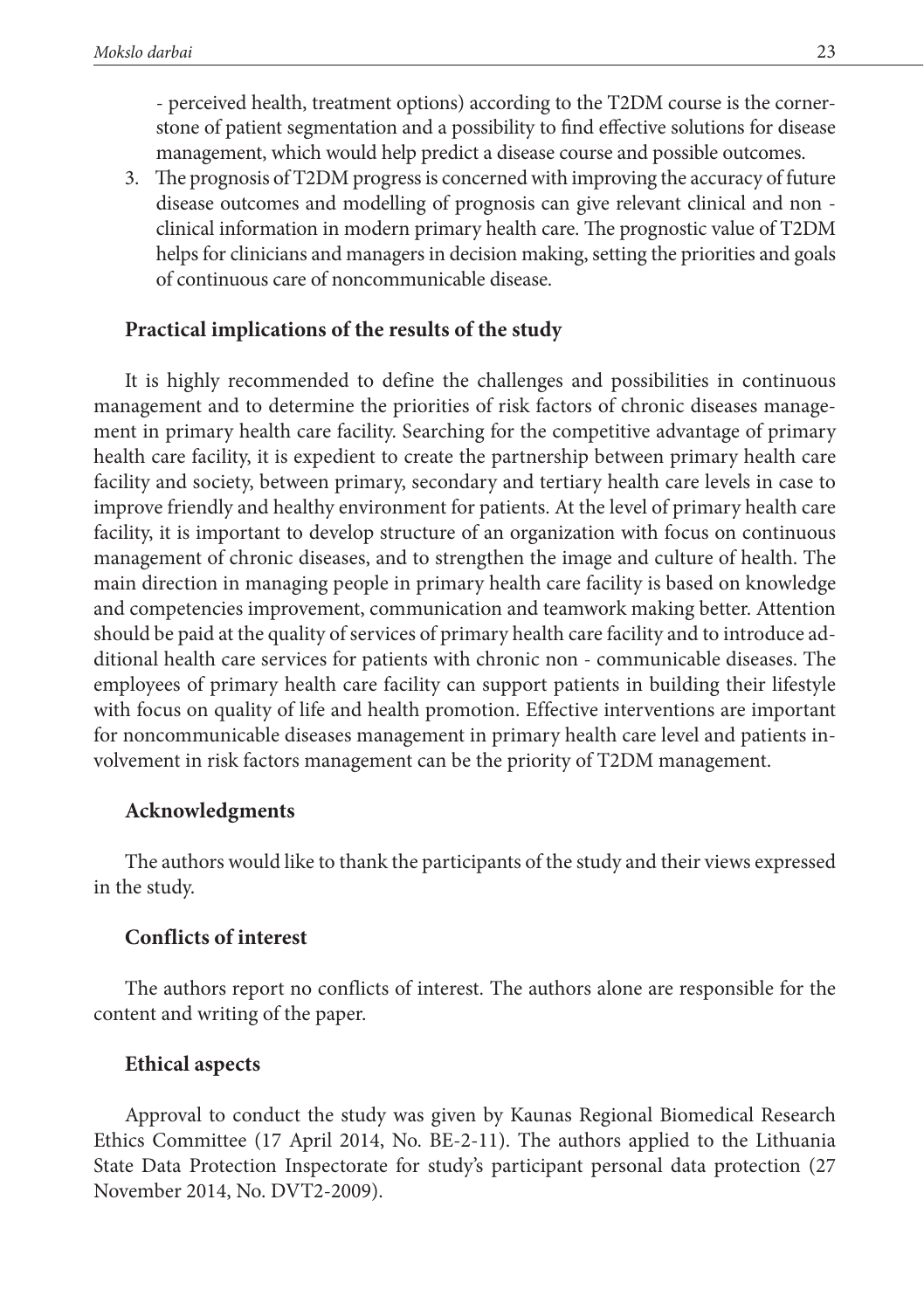## **Financial Disclosure**

The authors received no specific funding for this work.

## **References**

- 1. Alsairafi ZK, Taylor KMG, Smith FJ, Alattar AT. Patients' management of type 2 diabetes in Middle Eastern countries: review of studies. *Patient Preference and Adherence* 2016; 10: 1051-1062.
- 2. Budrevičiūtė A, Kalėdienė R, Petrauskienė J. Priorities in effective management of primary health care institutions In Lithuania: Perspectives of managers of public and private primary health care institutions. *Plos One* 2018. [https://doi.](https://doi.org/10.1371/journal.pone.0209816) [org/10.1371/journal.pone.0209816](https://doi.org/10.1371/journal.pone.0209816).
- 3. Bliuvaitė S, Šinkariova L. Sergančiųjų 2 tipo cukriniu diabetu sveikatos kontrolės lokuso, socialinio palaikymo bei pasitenkinimo suteikiama pagalba ligoninėje sąsajos [Health locus of control, social support and patient satisfaction with hospital care interaction among adults with type 2 diabetes]. *Tarptautinis psichologijos žurnalas: biopsichosocialinis požiūris [International Journal of Psychology: A Biopsychosocial Approach]* 2012; 11: 9-29.
- 4. Boels AM, Vos RC, Hermans TGT, Zuithoff NPA, Müller N, Khunti K. et al. What determines treatment satisfaction of patients with type 2 diabetes on insulin therapy? *An observational study in eight European countries.* BMJ Open 2017; 7: e016180. doi:10.1136/bmjopen-2017-0161805.
- 5. Burridge LH, Foster MM, Donald M, Zhang J, Russell AW, Jackson CL. A qualitative follow - up study of diabetes patients' appraisal of an integrated diabetes service in primary care. *Health and Social Care in the Community* 2017; 25 (3): 1031-1040.
- 6. Chen HF, Ho ChA, Li ChY. Risk of heart failure in a population with type 2 diabetes versus a population without diabetes with and without coronary heart disease. *Diabetes, Obesity and Metabolism,* 2018; 1–8.<https://doi.org/10. 1111/dom.13493>.
- 7. Crangle CE, Bradley C, Carlin PF, Esterhay RJ, Harper R, Kearney PM. et al. Exploring patient information needs in type 2 diabetes: a cross sectional study of questions. *PlosOne* 2018; 13 (11): 1-19. e0203429. doi.org/10.1371/journal. pone.0203429.
- 8. Gilis Januszewska A, Lindström J, Tuomilehto J, Piwonska Solska B, Topór -Mądry R, Szybinski Z. et al. Sustained diabetes risk reduction after real life and primary health care setting implementation of the diabetes in Europe prevention using lifestyle, physical activity and nutritional intervention (DE-PLAN) project. *BMC Public Health* 2017; 17 (198): 1-7.
- 9. Hendricks SH, van Hateren KJJ, Groenier KH, Landman GWD, Maas AHEM, Bilo HJG. et al. Sex differences in survival of patients with type 2 diabetes in primary care (ZODIAC-50). BMJ Open 2017; ;7: e015870. doi:10.1136/bmjopen-2017-015870.
- 10. Iqbal Q, ul Hag N, Bashaar M. Profile and predictors of health related quality of life among type II diabetes mellitus patients in Quetta city, Pakistan. *Health and Quality of Life Outcomes*, 2017: 15 (142). doi 10.1186/s12955-017-0717-6.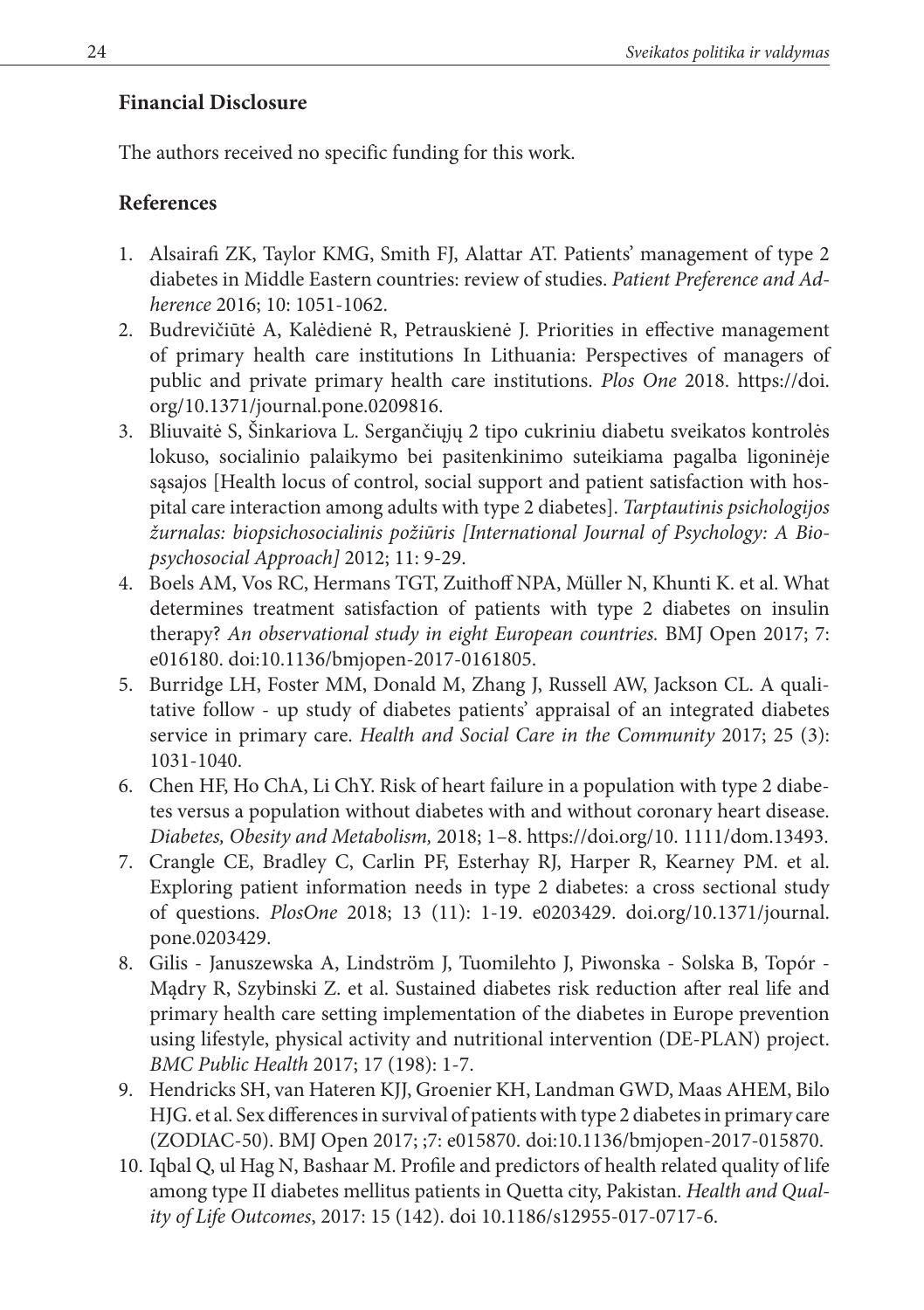- 11. Jasper US, Ogundunmade BG, Opara MCh, Akinrolie O, Pyiki EB, Umar A. Determinants of diabetes knowledge in a cohort of Nigerian diabetics. *Journal of Diabetes and Metabolic Disorders* 2014; 13 (39): 1-8.
- 12. Jelinek HF, Osman WM, Khandoker AH, Khalaf K, Lee S, Almahmeed W. et al. Clinical profiles, comorbidities and complications of type 2 diabetes mellitus in patients from United Arab Emirates. *BMJ Open Diabetes Research and Care* 2017; 5: e000427. doi:10.1136/bmjdrc-2017-000427.
- 13. Kueh YCh, Morris T, Ismail AAS. The effect of diabetes knowledge and attitudes on self - management quality of life among people with type 2 diabetes. *Psychology, Health and Medicine* 2017; 22 (2): 138-144.
- 14. Kunnis N, Freyer M, Müller N, Kielstein V, Müller UA. Expectations and fear of diabetes - related long - term complications in people with type 2 diabetes at primary care level. *Acta Diabetologica* 2018. doi: 10.1007/s00592-018-1217-9.
- 15. Lakerveld J, Bot SDM, Chinapaw MJ, van Tulder MW, van Oppen P, Dekker JM. et al. Primary prevention of diabetes mellitus type 2 and cardiovascular diseases using a cognitive behavior program aimed at lifestyle changes in people at risk: design of a randomized controlled trial. *BMC Endocrine Disorders* 2008; 8 (6): 1-11.
- 16. Lalnuntluangi R, Chelli K, Padhy M. Self efficacy, outcome expectancy and self - management of type 2 diabetes patients. *Indian Journal of Health and Well-being* 2017; 8 (9): 1040-1043.
- 17. Lašaitė L, Lašienė J, Kazanavičius G, Goštautas A. Sergančiųjų 2 tipo cukriniu diabetu emocinės būklės ir gyvenimo kokybės sąsajos su lipidų koncentracija, ligos trukme bei vartojamais vaistais [Associations of emotional state and quality of life with lipid concentration, duration of disease, and the way of treating the disease in persons with type 2 diabetes mellitus*]. Medicina* 2009; 45 (2): 85-94.
- 18. Mahdavi M, Vissers J, Elkhuizen S, van Dijk M, Vanhala A, Karampli E. et al. The relationship between context, structure, and processes with outcomes of 6 regional diabetes networks in Europe. *PlosOne* 2018; 2). e0192599. [https://doi.org/10.1371/](https://doi.org/10.1371/journal.pone.0192599) [journal.pone.0192599.](https://doi.org/10.1371/journal.pone.0192599)
- 19. Miah A, Ma Y. Analysis the significant risk factors on type 2 diabetes perspective of Bangladesh. *Diabetes Metabolic Syndrome* 2018; 12 (6): 897-902.
- 20. Mehring M, Donnachie E, Bonke FC, Werner Ch, Schneider A. Disease management programs for patients with type 2 diabetes mellitus in Germany: a longitudinal population-based descriptive study. *Diabetology and Metabolic Syndrome* 2017; 9 (37): 1-8.
- 21. Nasir NM, Arrifin F, Yasin SM. Physician patient interaction satisfaction and its influence on medication adherence and type 2 diabetic control in a primary care setting. *Medical Journal of Malaysia* 2018; 73 (3): 163-169.
- 22. Norkus A, Ostrauskas R, Šulcaitė R. Laiku diagnozuoto 2 tipo cukrinio diabeto ir anksti pradėto gydymo ekonominis įvertinimas [The economic estimates of well – timed diagnostics and early treatment of type 2 diabetes mellitus]. *Medicina* 2005; 41 (10): 877-884.
- 23. Rosiek A, Kornatowski T, Frąckowiak Maciejewska N, Rosiek Kryszewska A, Wyzgowski P, Leksowski K. Health behaviors of patients diagnosed with type 2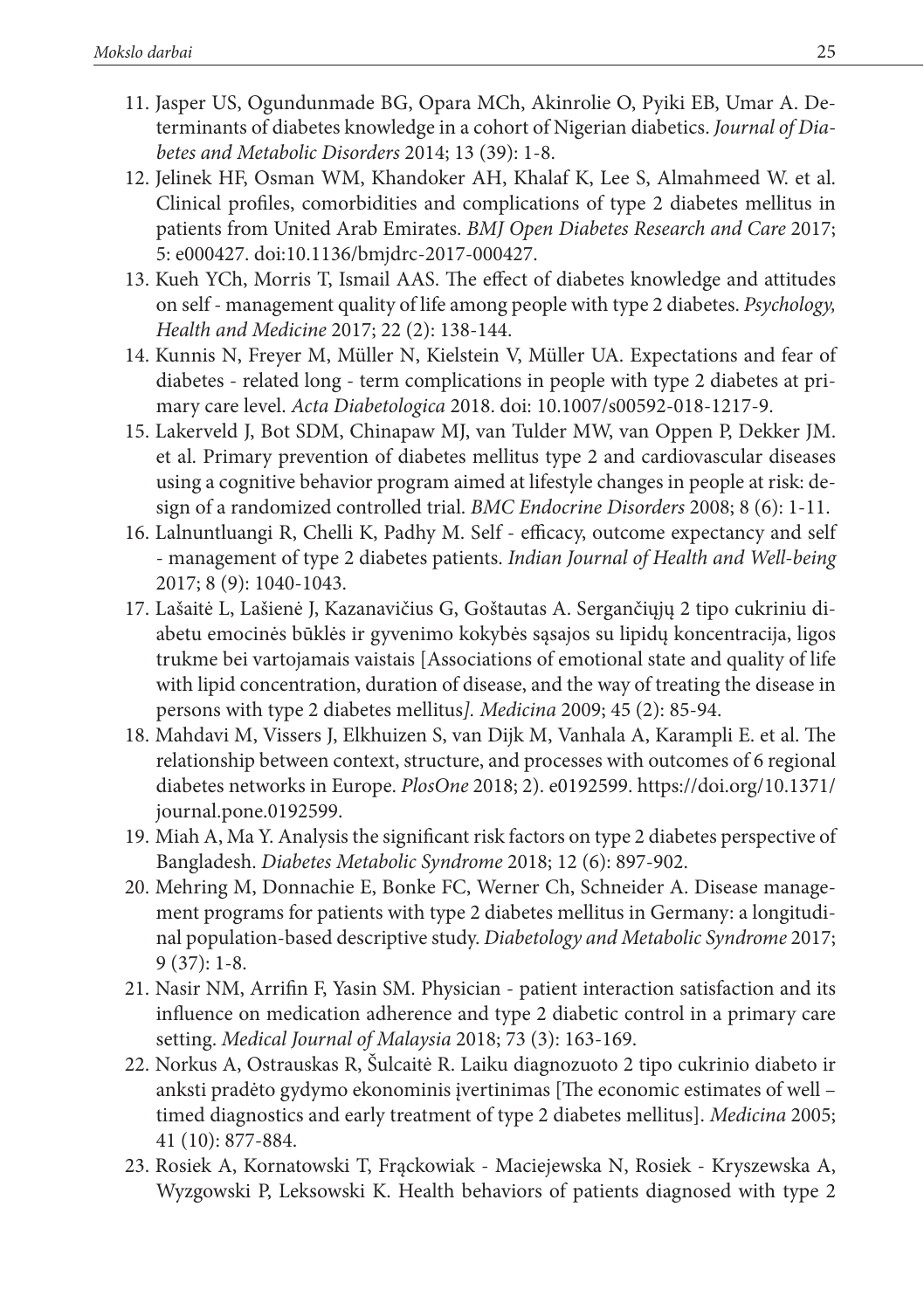diabetes mellitus and their influence on the patients' satisfaction with life. *Therapeutics and Clinical Risk Management* 2016; 12: 1783–1792.

- 24. Rinkūnienė E, Petrulionienė Ž, Laucevičius A, Ringailaitė E, Laučytė A. Tradicinių rizikos veiksnių paplitimas tarp sergančiųjų išemine širdies liga [Prevalence of conventional risk factors in patients with coronary heart disease]. *Medicina* 2009; 45 (2): 140-146.
- 25. Seferovic PM, Petrie MC, Filippatos GS, Anker SD, Rosano G, Bauersachs J. et al. Type 2 diabetes mellitus and heart failure: a position statement from the Heart Failure Association of the European Society of Cardiology. *European Journal of Heart Failure* 2018; 20: 853-872. doi:10.1002/ejhf.1170.
- 26. Sheikh BA, Arabiat DH, Holmes SL, Khader Y, Hiyasat D, Collyer D. et al. Correlates of treatment satisfaction and well - being among patients with type 2 diabetes. *International Nursing Review* 2018; 65: 114–121.
- 27. Thepwongsa I, Muthukumar R, Kessomboon P. Motivational interviewing by general practitioners for type 2 diabetes patients: a systematic review. *Family Practice* 2017; 34 (4): 376–383. doi:10.1093/fampra/cmx045.
- 28. Van der Leeuw, van Dieren S, Beulens JWJ, Boeing H, Spijkerman AMW, van der Graaf et al. The validation of cardiovascular risk scores for patients with type 2 diabetes mellitus. *Heart* 2015; 101: 222–229. doi: 10.1136/heartjnl-2014-306068.
- 29. Vachon B, Huynh AT, Breton M, Quesnel L, Camirand M, Leblanc J. et al. Patients' expectations and solutions for improving primary diabetes care. *International Journal of Health care Quality Assurance* 2017; 30 (6): 554-567.
- 30. Vadstrup ES, Frolish A, Perrild H, Borg E, Roder M. Health related quality of life and self - related health in patients with type 2 diabetes: effects of group - based rehabilitation versus individual counselling. *Health and Quality of Life Outcomes* 2011; 9 (110): 1-8.
- 31. Vencio S, Paldanius PM, Blüher M, Giannella Neto D, Caiado Vencio R, Strain WD. Understanding the barriers and improving care in type 2 diabetes: Brazilian perspective in time to do more in diabetes. *Diabetology and Metabolic Syndrome* 2017; 9 (46): 1-8. doi 10.1186/s13098-017-0244-y.32.
- 32. Zainuddin N, Tam L, McCosker A. Serving yourself: value self creation in health care service. *Journal of Services Marketing* 2016; 30 (6): 586-60.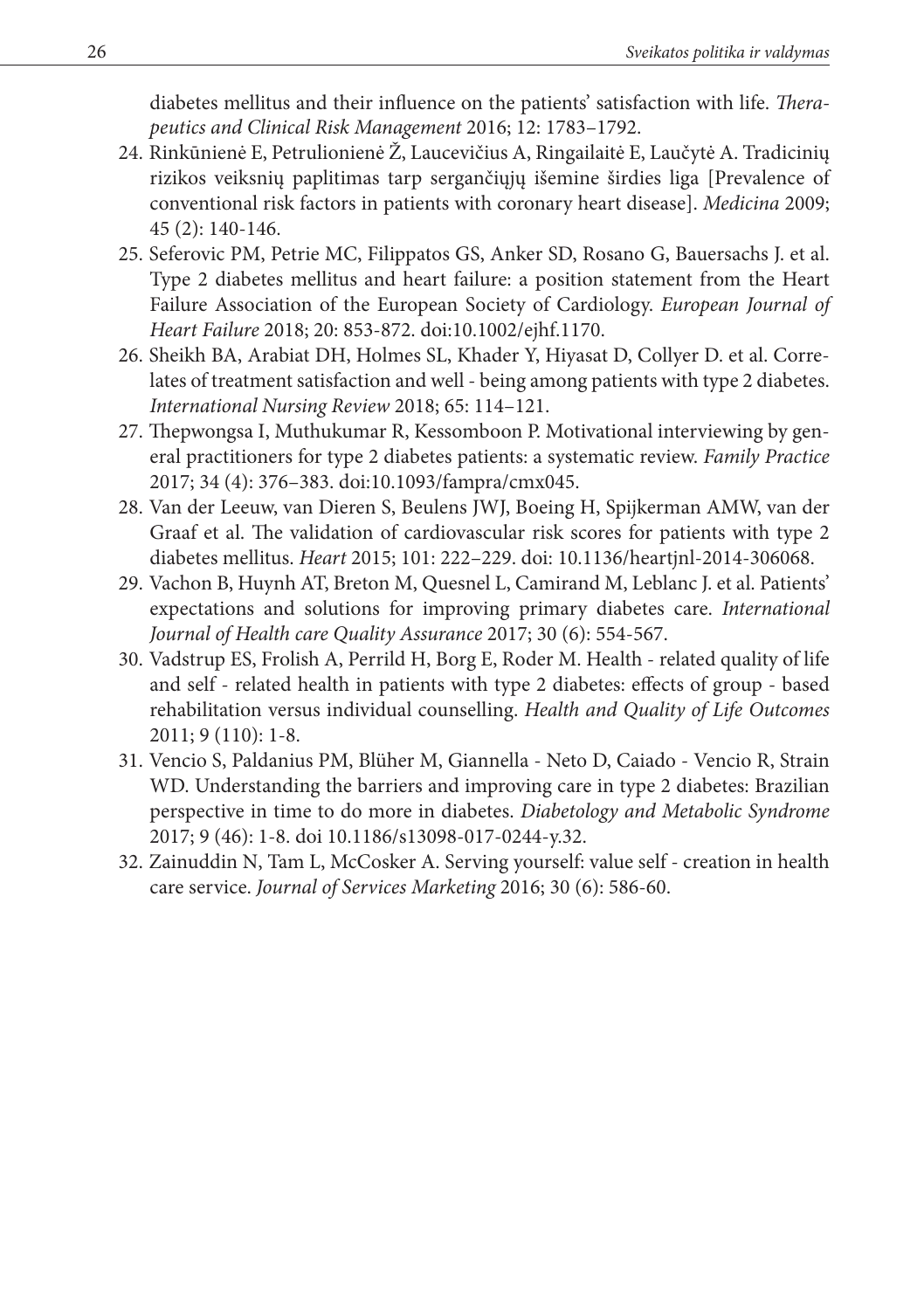# **2 TIPO CUKRINIO DIABETO VADYBA LIETUVOS PIRMINĖJE SVEIKATOS PRIEŽIŪROJE**

*Santrauka. 2 tipo cukrinis diabetas yra kompleksinė liga, kurios valdymui reikalinga tęstinė bei suprantama medicininė priežiūra ir rizikos veiksnių mažinimo daugiafunkcinės strategijos. Diskutuojama apie efektyvesnį lėtinių neinfekcinių ligų valdymą pirminėje sveikatos priežiūroje. Pripažįstama, kad reikalingi nauji sprendimai tęstinei lėtinių neinfekcinių ligų rezultatų vadybai. Tyrimo pagrindinis tikslas yra nustatyti vertės pacientams kūrimo elementus ir įvertinti veiksnių riziką 2 tipo cukrinio diabeto eigai. Taikyti kokybinis (pirminės sveikatos priežiūros vadovų grupinės diskusijos) ir kiekybinis (pacientų, sergančių 2 tipo cukriniu diabetu, anoniminė apklausa po šeimos gydytojo konsultacijos) tyrimo metodai. Grupinių diskusijų tyrimas (n = 48) atliktas nuo 2015 m. gegužės mėn. iki 2016 m. gegužės mėn. 10 šalies apskričių. Anoniminė pacientų apklausa (n = 510) atlikta nuo 2017 m. spalio mėn. iki 2018 m. sausio mėn. Duomenys analizuoti naudojant daugianarę logistinę regresiją. Nustatyti pagrindiniai vertės kūrimo elementai, kurie apima sveikatos stiprinimą, gyvenimo kokybę, laiko vadybą, pasitenkinimą, komunikaciją, partnerystę su sveikatos priežiūros specialistais, vertybes, pacientų gyvenimo būdą. Tyrimo rezultatai atskleidė reikšmingus sociodemografinių (pajamos, gyvenamoji vieta, lytis) ir kitų (prisirašymą prie pirminės sveikatos priežiūros, savo sveikatos suvokimas, pasitenkinimas 2 tipo cukrinio diabeto gydymu, gydymo pasirinkimai) veiksnių pasiskirstymą. Respondentų amžius, savo sveikatos supratimas, 2 tipo cukrinio diabeto gydymo pasirinkimai yra pagrindiniai veiksniai, nusakantys kardiovaskulinių ligų atsiradimą. Nustatyta, kad respondentų amžius, išsilavinimas, gyvenamoji vieta, 2 tipo cukrinio diabeto gydymo pasirinkimai yra veiksniai, lemiantys kardiovaskulinių ir kitų lėtinių ligų atsiradimą. Vertės elementų nustatymas yra pagrindas kurti ir įgyvendinti lėtinių neinfekcinių ligų intervencijos programas ir projektus, kurie gali padėti valdyti ligų pasekmes ir didinti pacientų pasitenkinimą teikiamomis sveikatos priežiūros paslaugomis. Veiksnių, lemiančių 2 tipo cukrinio diabeto eigą, nustatymas yra galimybė surasti efektyvias vadybos ligų valdymo priemones. 2 tipo cukrinio diabeto eigos numatymas padeda gydytojams ir vadovams nustatyti prioritetus bei priimti sprendimus. Tyrimo rezultatai gali būti pritaikomi tiek teoriškai, tiek praktiškai lėtinių neinfekcinių ligų valdyme pirminėje sveikatos priežiūroje.*

*Raktiniai žodžiai: Pirminė sveikatos priežiūra, 2 tipo cukrinis diabetas, vertės elementai, kokybinis tyrimas, kiekybinis tyrimas*

**Aida Budrevičiūtė**, PhD student at Lithuanian University of Health Sciences, Master of Public Health Management. In 2005 she defended master thesis "Evaluation of the use of marketing elements at an outpatient hospital" at Lithuanian University of Health Sciences (formely - Kaunas University of Medicine). Research interests: health management, value creation, competitiveness, type 2 diabetes mellitus, primary health care.

**Prof. Ramunė Kalėdienė**, MD, MPH, PhD, Habilitated Doctor, Dean of the Faculty of Public Health, Head of the Department of Health Management at Lithuanian University of Health Sciences. She is also president of Lithuanian Public Health Association, member of dif-